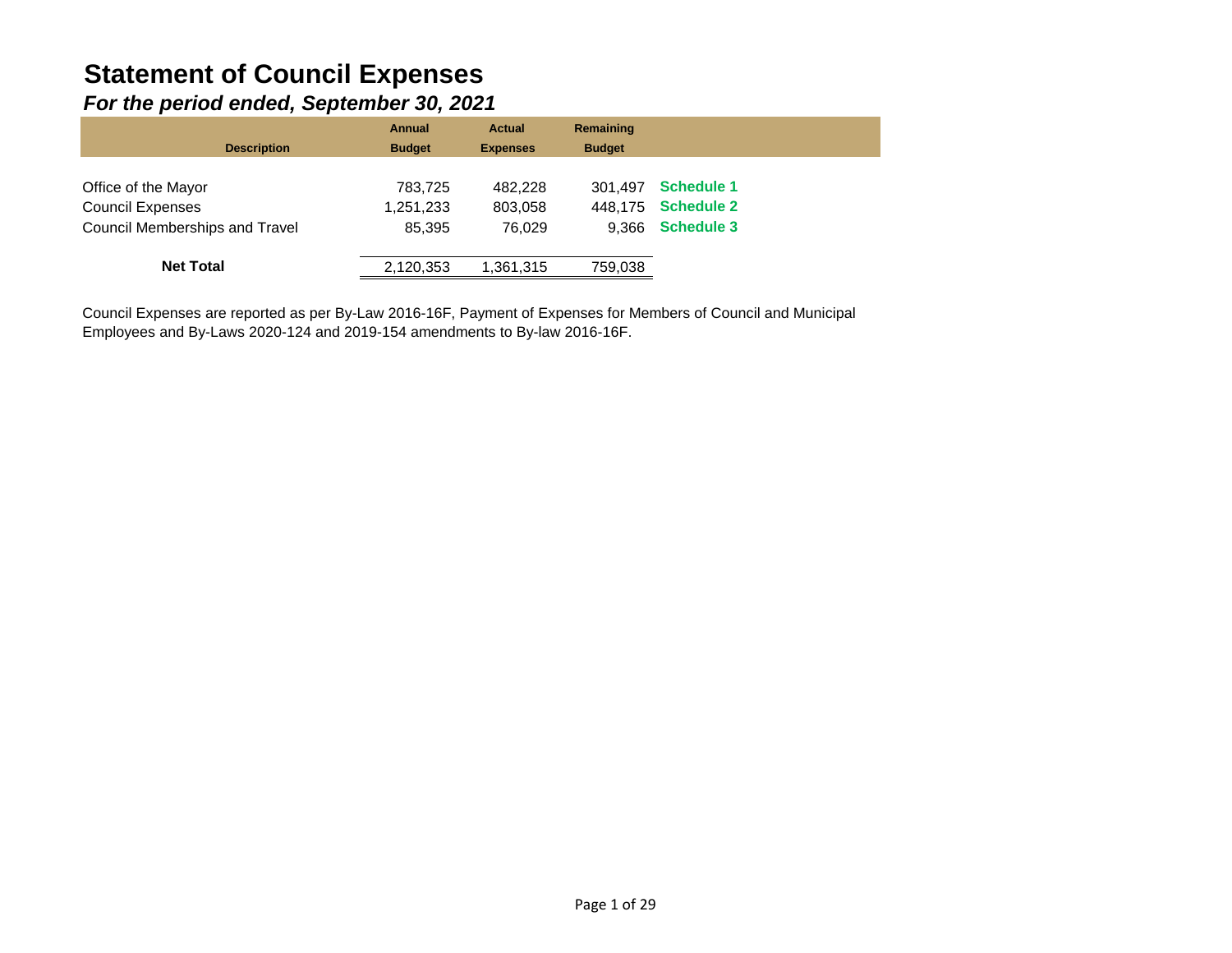# **Statement of Council Expenses Office of the Mayor**

## *For the period ended, September 30, 2021*

|                                         | <b>Annual</b> | <b>Actual</b>   | Remaining     |              |                    |  |
|-----------------------------------------|---------------|-----------------|---------------|--------------|--------------------|--|
| <b>Description</b>                      | <b>Budget</b> | <b>Expenses</b> | <b>Budget</b> | <b>Notes</b> |                    |  |
|                                         |               |                 |               |              |                    |  |
| Salaries and Benefits                   | 623,058       | 426,487         | 196.571       | (1)          |                    |  |
| Translation Costs                       | 3.060         | 1,485           | 1,575         |              | <b>Appendix 1A</b> |  |
| Office Expense                          | 4.056         | 1,291           | 2,765         |              | <b>Appendix 1B</b> |  |
| Consultants                             | 24.000        | 5,861           | 18,139        |              | <b>Appendix 1C</b> |  |
| <b>Public Relations</b>                 | 5,608         | 897             | 4,712         |              | <b>Appendix 1D</b> |  |
| Advertising                             |               | 117             | (117)         |              | <b>Appendix 1E</b> |  |
| <b>Cellular Services</b>                | 1.208         | 1,279           | (71)          |              | <b>Appendix 1F</b> |  |
| Travel                                  | 12.000        | 1.008           | 10,992        |              | <b>Appendix 1G</b> |  |
| Internal Recoveries - Staff Support     | 52,535        |                 | 52,535        |              |                    |  |
| Internal Recoveries - Program Support   | 56,596        | 42,447          | 14,149        | (2)          |                    |  |
| Internal Recoveries - Parking and Other | 1,604         | 1,357           | 247           |              | <b>Appendix 1H</b> |  |
| <b>Net Total</b>                        | 783,725       | 482,228         | 301,497       |              |                    |  |

**(1)** Salaries and benefits are costs relating to the Mayor and support staff. This expense includes the salary and benefits, internet, phone and car allowance for the Mayor.

**(2)** Internal recoveries program support includes costs associated for Accounts Payable, Accounts Receivable, Information Technology, Human Resources, Payroll, Budget and the Mailroom.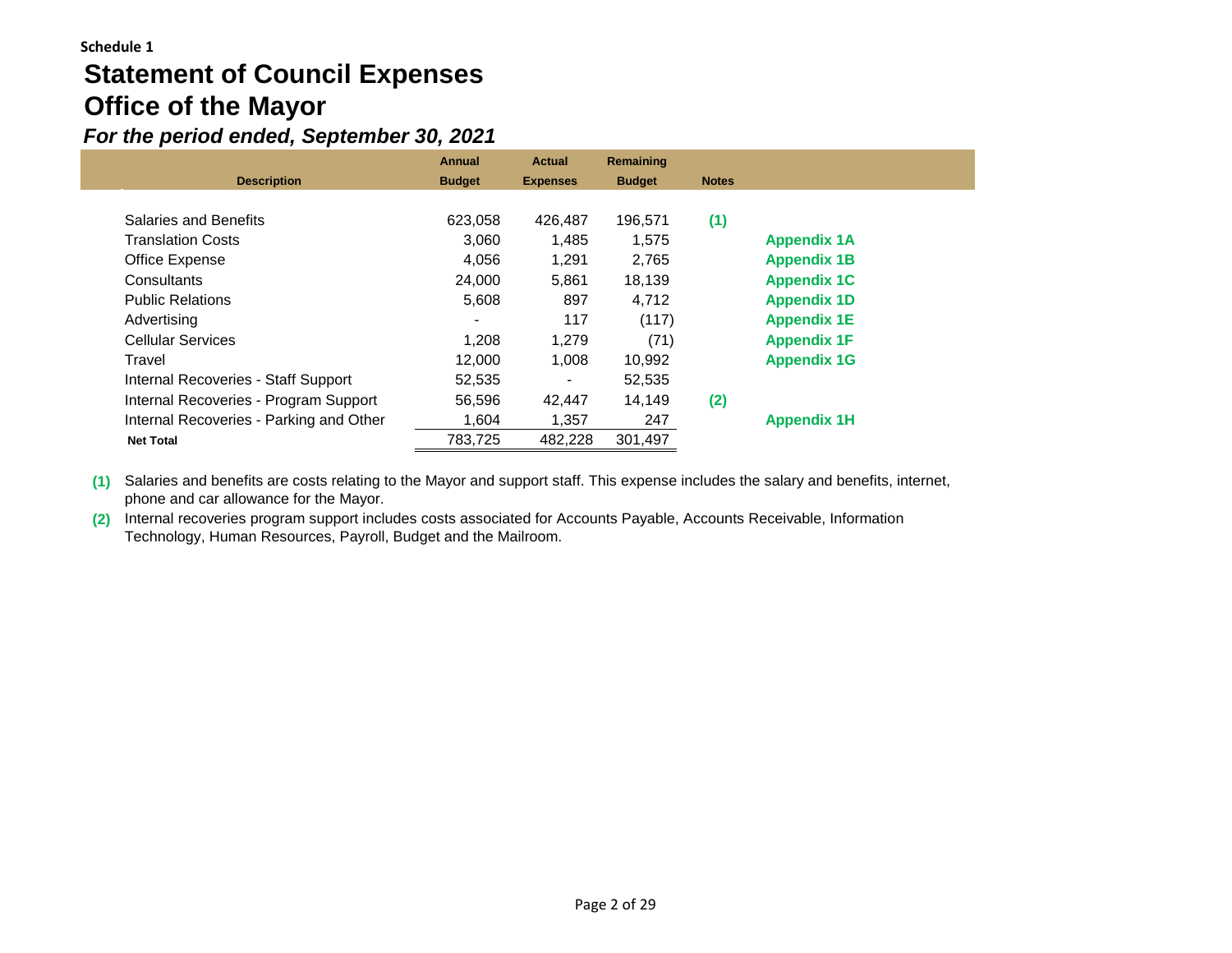## **Statement of Council Expenses Council Expenses**

*For the period ended, September 30, 2021*

|                          |                                       | <b>Annual</b> | <b>Actual</b>   | Remaining     |              |                                     |
|--------------------------|---------------------------------------|---------------|-----------------|---------------|--------------|-------------------------------------|
| <b>Description</b>       |                                       | <b>Budget</b> | <b>Expenses</b> | <b>Budget</b> | <b>Notes</b> |                                     |
|                          |                                       |               |                 |               |              |                                     |
| Salaries and Benefits    |                                       | 957,727       | 654,362         | 303,365       | (1)          |                                     |
| Office Expense           |                                       | 5,100         | 109             | 4,991         |              | <b>Appendix 2M</b>                  |
| <b>Cellular Services</b> |                                       | 4,782         | 3,632           | 1,150         |              | <b>Schedule 4 &amp; Appendix 2N</b> |
|                          | Internal Recoveries - Program Support | 173,464       | 130,098         | 43,366        | (2)          |                                     |
|                          |                                       |               |                 |               |              |                                     |
|                          | Councillors office expense            |               |                 |               | (3)          |                                     |
| Ward 1                   | Mark Signoretti                       | 9,180         | 548             | 8,632         |              | <b>Schedule 4 &amp; Appendix 2A</b> |
| Ward 2                   | Michael Vagnini                       | 9,180         | 792             | 8,388         |              | <b>Schedule 4 &amp; Appendix 2B</b> |
| Ward 3                   | <b>Gerry Montpellier</b>              | 9,180         | 1,415           | 7,765         |              | <b>Schedule 4 &amp; Appendix 2C</b> |
| Ward 4                   | Geoff McCausland                      | 9,180         | 21              | 9,160         |              | <b>Schedule 4 &amp; Appendix 2D</b> |
| Ward 5                   | Robert Kirwan                         | 9,180         | 1,974           | 7,206         |              | <b>Schedule 4 &amp; Appendix 2E</b> |
| Ward 6                   | Rene Lapierre                         | 9,180         | 1,898           | 7,282         |              | <b>Schedule 4 &amp; Appendix 2F</b> |
| Ward 7                   | Mike Jakubo                           | 9,180         | 1,404           | 7,776         |              | <b>Schedule 4 &amp; Appendix 2G</b> |
| Ward 8                   | Al Sizer                              | 9,180         | 858             | 8,322         |              | <b>Schedule 4 &amp; Appendix 2H</b> |
| Ward 9                   | Deb McIntosh                          | 9,180         | 1,996           | 7,184         |              | Schedule 4 & Appendix 21            |
| Ward 10                  | Fern Cormier                          | 9,180         | 665             | 8,515         |              | Schedule 4 & Appendix 2J            |
| Ward 11                  | <b>Bill Leduc</b>                     | 9,180         | 623             | 8,557         |              | Schedule 4 & Appendix 2K            |
| Ward 12                  | Joscelyne Landry-Altmann              | 9,180         | 2,663           | 6,517         |              | <b>Schedule 4 &amp; Appendix 2L</b> |
| <b>Net Total</b>         |                                       | 1,251,233     | 803.058         | 448.175       |              |                                     |

**(1)** Salaries and benefits are costs relating to Councillors and support staff. This expense includes the salary and benefits( includes Internet and phone allowance) and mileage of the Councillors.

**(2)** Internal recoveries includes costs associated for Accounts Payable, Accounts Receivable, Information Technology, Human Resources, Payroll, Budget and the Mailroom.

**(3)** Expenses incurred are limited to not exceed the Councillor's annual Office Expense Budget as per By-law 2020-124 Surplus amounts from:

1. Each individual Councillor's Office Expense budget

2. The Corporate Council Travel Account

can be contributed to the Organizational Development Reserve to a maximum of \$10,000 in reserve. Contributions cannot put the City in a deficit position or increase a deficit.

Reserve amounts can be used to fund:

a) Over expenditures in an individual Councilor's Office expense budget that are the result of professional development costs, including travel, for attendance at one or more professional development events, and if funds remain,

b) Over expenditures in the Corporate Council Travel Account.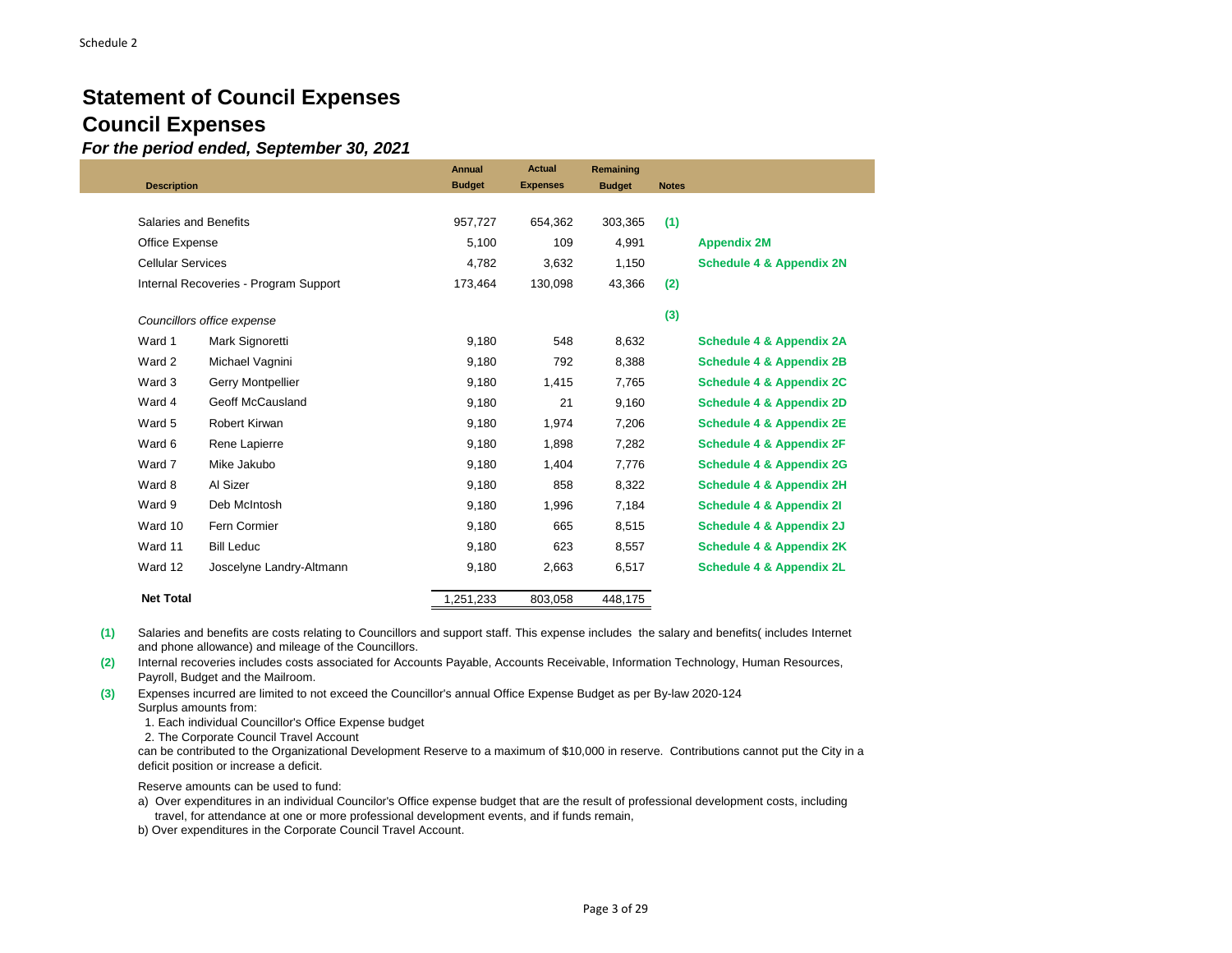# **Statement of Council Expenses Council Memberships and Travel**

*For the period ended, September 30, 2021*

| <b>Description</b>                           | <b>Annual</b><br><b>Budget</b> | <b>Actual</b><br><b>Expenses</b> | Remaining<br><b>Budget</b> | <b>Notes</b> |                    |
|----------------------------------------------|--------------------------------|----------------------------------|----------------------------|--------------|--------------------|
| <b>Association Dues</b>                      | 65,000                         | 70,685                           | (5,685)                    |              | <b>Appendix 3A</b> |
| <b>Corporate Council Travel</b><br>Insurance | 16,100<br>4,295                | 1,221<br>4,123                   | 14,879<br>172              | (1)<br>(2)   | <b>Appendix 3B</b> |
| <b>Net Total</b>                             | 85,395                         | 76.029                           | 9,366                      |              |                    |

For Association Dues and Corporate Council Travel see attached Appendices for additional details provided as per the requirements of By-Laws 2020-124 and 2019-154 amendments to By-Law 2016-16F, Payment of Expenses for Members of Council

**(1)** Corporate Council Travel is for a Member of Council that has been nominated or endorsed by resolution of Council to sit on an association or organization's Board that is related to the Municipality and that meets away from our community.

**(2)** Insurance costs for all of Council includes Council Accident Policy, Out of Province Medical and a portion of general liability.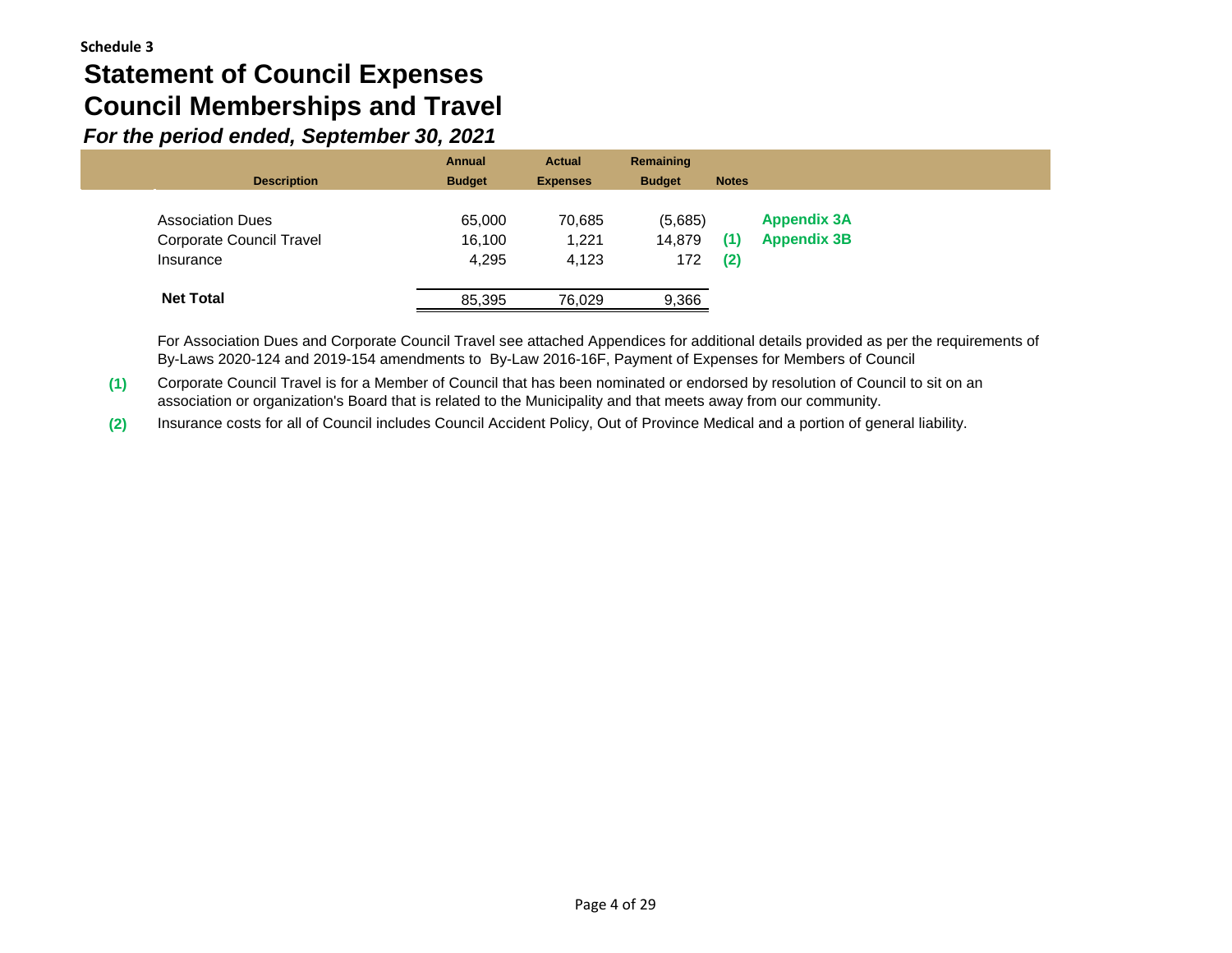#### **Statement of Council Expenses Council Office, Mileage, and Cell Phones** *For the period ended, September 30, 2021*

|         |                          | Books &<br><b>Subscriptions</b> | <b>Business</b><br>Hospitality | <b>Communications</b>    | Event<br><b>Tickets</b>  | <b>Gifts</b>             | <b>Memberships</b>       | Media<br><b>Notices</b>  | <b>Meeting</b><br><b>Setup</b> | Office<br><b>Supplies</b> | Postage &<br><b>Courier</b> | Travel / Prof.<br>Dev.   | <b>Office Total</b> | <b>Mileage</b>           | <b>Cell Phone</b> | <b>Total per</b><br><b>Councillor</b> |
|---------|--------------------------|---------------------------------|--------------------------------|--------------------------|--------------------------|--------------------------|--------------------------|--------------------------|--------------------------------|---------------------------|-----------------------------|--------------------------|---------------------|--------------------------|-------------------|---------------------------------------|
| Ward 1  | Mark Signoretti          | ٠                               | 457.30                         | $\overline{\phantom{a}}$ | $\sim$                   | 90.75                    |                          |                          |                                |                           |                             | $\overline{\phantom{a}}$ | 548.05              | $\sim$                   | 252.47            | 800.52                                |
| Ward 2  | Michael Vagnini          | $\overline{\phantom{a}}$        |                                | $\overline{\phantom{a}}$ |                          | $\sim$                   | $\overline{\phantom{a}}$ |                          | $\overline{\phantom{0}}$       | 791.92                    | $\sim$                      | $\overline{\phantom{a}}$ | 791.92              | $\sim$                   | 244.37            | 1,036.29                              |
| Ward 3  | Gerry Montpellier        | $\overline{\phantom{a}}$        |                                | $\overline{\phantom{a}}$ |                          |                          | $\overline{\phantom{a}}$ | 415.00                   | $\overline{\phantom{a}}$       | . .                       | $\overline{\phantom{a}}$    | $\overline{\phantom{a}}$ | 1,415.00            | $\sim$                   | 175.79            | 1,590.79                              |
| Ward 4  | Geoff McCausland         | 20.50                           | $\overline{\phantom{0}}$       | $\overline{\phantom{a}}$ | $\sim$                   | $\overline{\phantom{a}}$ | $\overline{\phantom{a}}$ | $\blacksquare$           | $\overline{\phantom{a}}$       | $\overline{\phantom{0}}$  | $\sim$                      | $\overline{\phantom{a}}$ | 20.50               | $\overline{\phantom{a}}$ | 541.96            | 562.46                                |
| Ward 5  | Robert Kirwan            | 163.54                          | $\overline{\phantom{a}}$       | 1,605.78                 | $\sim$                   | $\sim$                   | $\overline{\phantom{a}}$ | $\blacksquare$           | 205.07                         | $\overline{\phantom{0}}$  | $\overline{\phantom{0}}$    | $\overline{\phantom{a}}$ | 1,974.39            | 2,116.82                 | 176.47            | 4,267.68                              |
| Ward 6  | Rene Lapierre            | 37.15                           | $\sim$                         | $\overline{\phantom{0}}$ |                          | 90.23                    | $\overline{\phantom{a}}$ | 661.03                   | $\overline{\phantom{a}}$       | 926.34                    | $\overline{\phantom{a}}$    | 183.17                   | 1,897.92            | $\sim$                   | 388.04            | 2,285.96                              |
| Ward 7  | Mike Jakubo              | $\overline{\phantom{a}}$        |                                | $\overline{\phantom{a}}$ | $\overline{\phantom{a}}$ | $\overline{\phantom{a}}$ | $\overline{\phantom{a}}$ | 404.32                   | $\overline{\phantom{a}}$       | $\sim$                    | $\sim$                      | $\overline{\phantom{a}}$ | 1,404.32            | $\overline{\phantom{a}}$ | 207.75            | 1,612.07                              |
| Ward 8  | Al Sizer                 | $\overline{\phantom{a}}$        | 43.63                          | 203.52                   | $\sim$                   |                          |                          | $\overline{\phantom{a}}$ |                                |                           | $\overline{\phantom{0}}$    | 610.56                   | 857.71              | 62.01                    | 210.75            | 1,130.47                              |
| Ward 9  | Deb McIntosh             | 45.69                           | $\overline{\phantom{a}}$       | 1,949.95                 | $\sim$                   |                          |                          |                          |                                |                           | $\sim$                      | $\overline{\phantom{a}}$ | 995.64              | 169.60                   | 230.37            | 2,395.61                              |
| Ward 10 | Fern Cormier             | $\overline{\phantom{0}}$        | $\sim$                         | $\overline{\phantom{a}}$ |                          |                          | -                        | 347.61                   | $\sim$                         | 317.74                    | $\overline{\phantom{a}}$    | $\overline{\phantom{a}}$ | 665.35              | $\sim$                   | 176.74            | 842.09                                |
| Ward 11 | <b>Bill Leduc</b>        | ۰.                              | -                              | $\overline{\phantom{a}}$ |                          |                          | $\overline{\phantom{a}}$ | $\overline{\phantom{a}}$ | $\blacksquare$                 | 317.56                    | $\overline{\phantom{a}}$    | 305.28                   | 622.84              | $\sim$                   | 257.19            | 880.03                                |
| Ward 12 | Joscelyne Landry-Altmann | $\overline{\phantom{a}}$        | $\overline{\phantom{a}}$       | 2.007.40                 | $\sim$                   | $\sim$                   | $\overline{\phantom{a}}$ | 175.64                   | $\blacksquare$                 | 174.29                    | $\sim$                      | 305.28                   | 2,662.61            | $\sim$                   | 638.78            | 3,301.39                              |
|         |                          | 266.88                          | 500.93                         | 5,766.65                 |                          | 180.98                   | $\blacksquare$           | 4,003.60                 | 205.07                         | 2,527.85                  |                             | 1,404.29                 | 14.856.25           | 2,348.43                 | 3.500.68          | 20,705.36                             |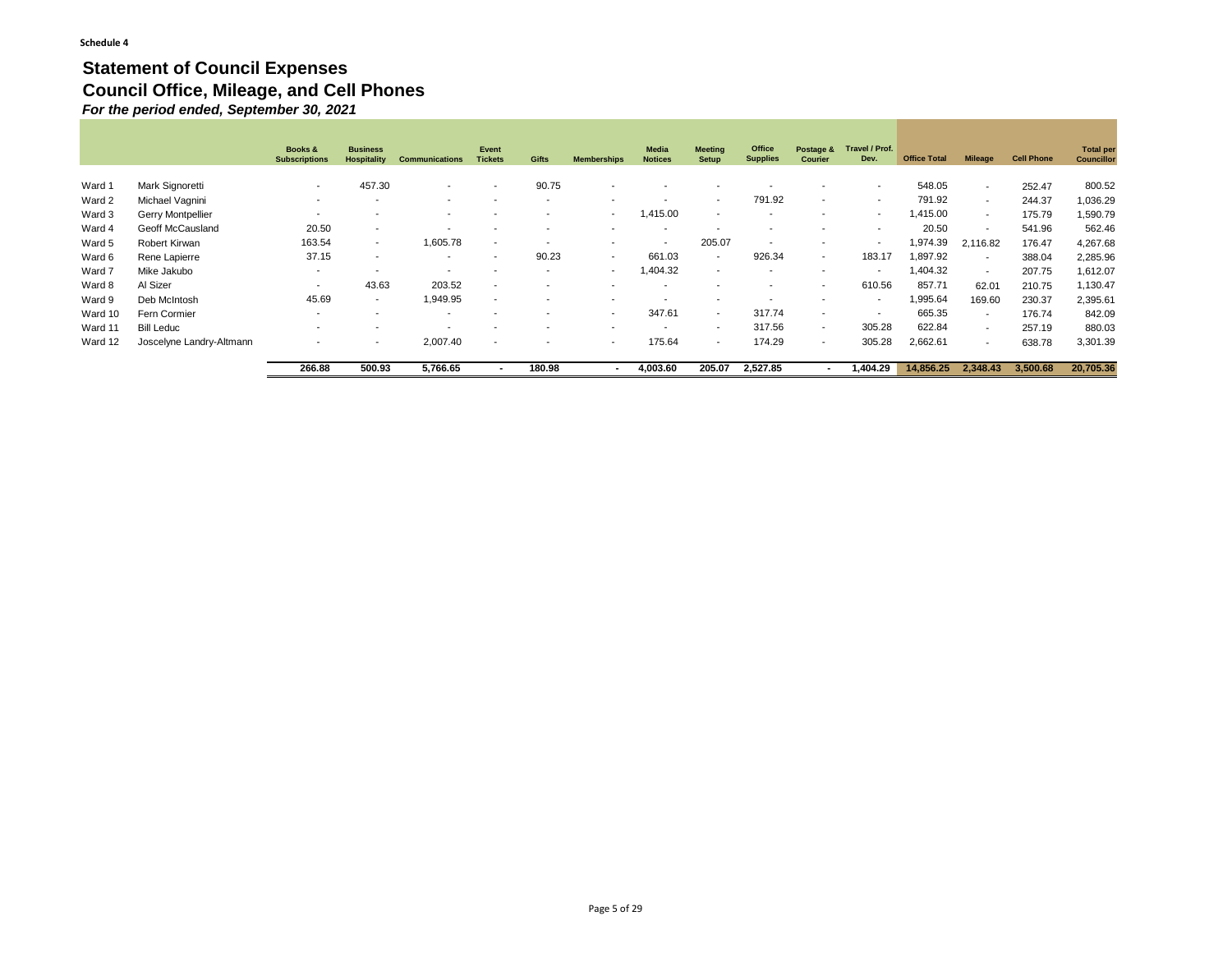# **Office of the Mayor** *Translation Costs For the period ended, September 30, 2021*

| <b>Date</b> | Amount   | Payee                                           | <b>Description</b>                                                                                                                                                                                                                                                                                                                                                          | Note /<br>Reference |
|-------------|----------|-------------------------------------------------|-----------------------------------------------------------------------------------------------------------------------------------------------------------------------------------------------------------------------------------------------------------------------------------------------------------------------------------------------------------------------------|---------------------|
| 28-Feb-21   | 310.11   | LES TRADUCTIONS GHP TRANSLATION SERVICES        | Translation - Statement from Mayor Bigger - Jan 8 Covid-19 update, Statement from Mayor Bigger -<br>Jan 17 condolences to family members, friends and residents of Amberwood Suites, Statement from<br>Mayor Bigger - passing of G. Armstrong - Statement from Mayor Bigger - Covid-19 vaccines in Greater<br>Sudbury                                                       |                     |
| 29-Apr-21   |          | 484.25 LES TRADUCTIONS GHP TRANSLATION SERVICES | Translation - Statement from Mayor Bigger Feb 1 Covid-19 update, Statement from Mayor Bigger Black<br>History month, Statement from Mayor Bigger Feb 3 Covid-19 update, Statement from Mayor Bigger<br>Opioid Crisis, Statement from Mayor Bigger Feb 8 Covid-19 update, Statement from Mayor Bigger Feb<br>15 Covid-19 update, Proclamation by Mayor Bigger PSW day May 19 |                     |
| 29-Apr-21   |          | 438.10 LES TRADUCTIONS GHP TRANSLATION SERVICES | Translation - Statement from Mayor Bigger Mar 2 Covid-19 update, Statement from Mayor Bigger News<br>Release NOLUM, Statement from Mayor Bigger Mar 11 Covid-19 update, Statement from Mayor Bigger<br>Mar 18 C. Rapsky, Statement from Mayor Bigger Mar 30 Covid-19 update, Proclamation by Mayor<br><b>Bigger Medical Laboratory week</b>                                 |                     |
| 28-May-21   |          | 25.69 LES TRADUCTIONS GHP TRANSLATION SERVICES  | Translation - Task Team update media advisory                                                                                                                                                                                                                                                                                                                               |                     |
| 31-May-21   |          | 171.58 LES TRADUCTIONS GHP TRANSLATION SERVICES | Translation - Statement from Mayor Bigger Apr 6 Covid-19 update, Proclamation by Mayor Bigger<br>PTSD Awareness month, Proclamation by Mayor Bigger Mental Health Week                                                                                                                                                                                                      |                     |
| 31-May-21   |          | 55.47 LES TRADUCTIONS GHP TRANSLATION SERVICES  | Translation - Proclamation by Mayor Bigger Canadian Environment Week                                                                                                                                                                                                                                                                                                        |                     |
|             | 1,485.20 |                                                 | YTD Totals as per GL September 30, 2021                                                                                                                                                                                                                                                                                                                                     |                     |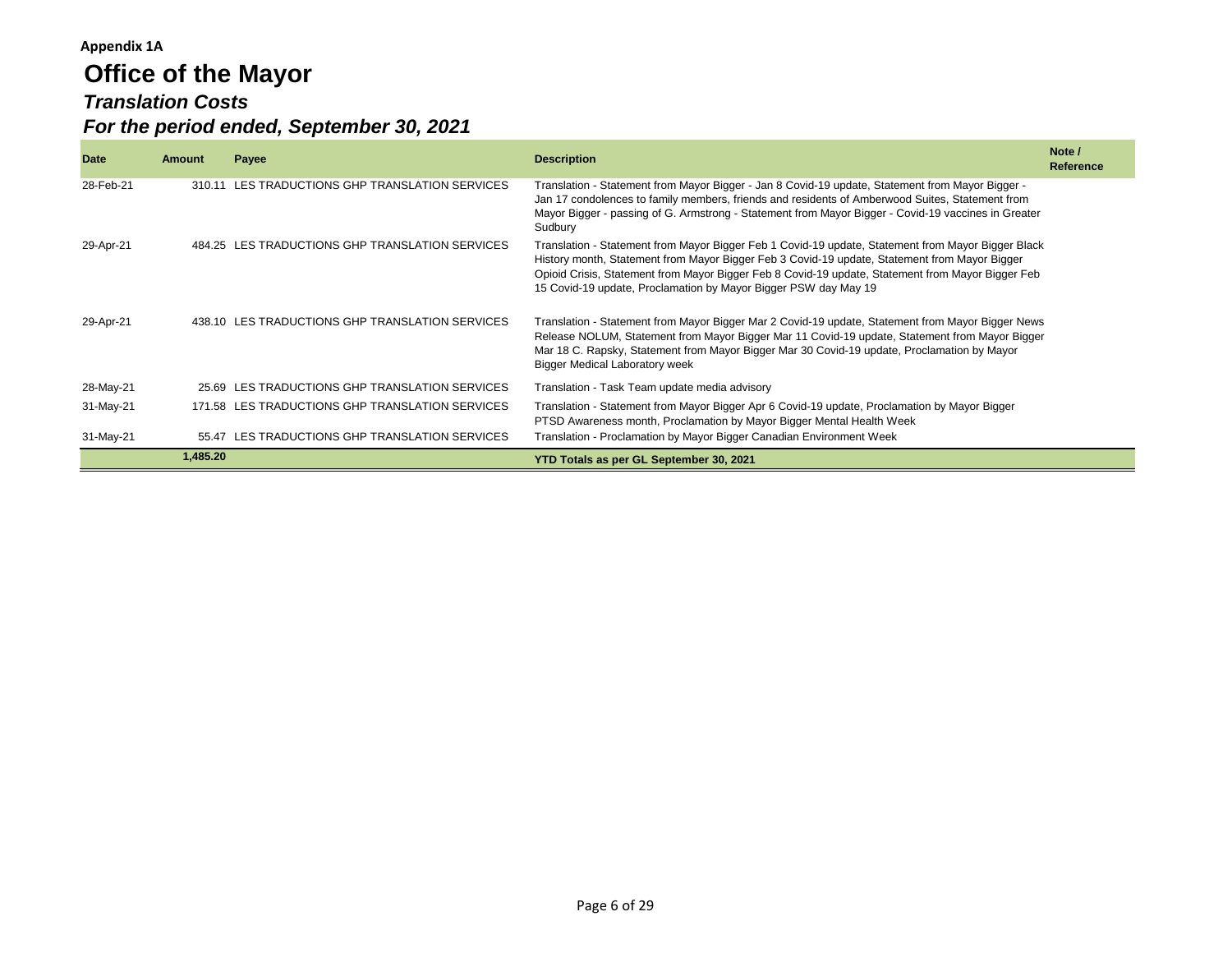## **Office of the Mayor** *Office Expenses For the period ended, September 30, 2021*

| Date        | Amount   | Payee                                     | <b>Description</b>                                                            | Note /<br>Reference |
|-------------|----------|-------------------------------------------|-------------------------------------------------------------------------------|---------------------|
| 28-Feb-21   |          | 20.34 STAR METROLAND                      | Toronto Star online subscription                                              |                     |
| 2-Mar-21    |          | 138.59 AMAZON.CA                          | Web cam                                                                       |                     |
| 2-Mar-21    |          | 45.79 GREATER SUDBURY CHAMBER OF COMMERCE | Ticket to International Women's Day 2021 presented by Cambrian College, Mar 8 |                     |
| 2-Mar-21    |          | 20.34 STAR METROLAND                      | Toronto Star online subscription                                              |                     |
| 5-Apr-21    |          | 20.34 STAR METROLAND                      | Toronto Star online subscription                                              |                     |
| 31-May-21   |          | 8.10 AMAZON.CA                            | Microphone                                                                    |                     |
| 31-May-21   |          | 25.44 GREATER SUDBURY CHAMBER OF COMMERCE | Ticket to President's Series Address with P. Lefebvre and M. Serre, Apr 27    |                     |
| $2$ -Jul-21 |          | 24.16 CORPORATE EXPRESS                   | Office supplies                                                               |                     |
| 31-Jul-21   |          | 37.96 JOURNAL PRINTING                    | <b>Business cards</b>                                                         |                     |
| 17-Aug-21   |          | 666.76 KRUZEL HUGH                        | Office supplies                                                               |                     |
| 2-Aug-21    |          | 134.18 AMAZON.CA                          | Teleprompter                                                                  |                     |
| 2-Sep-21    |          | 91.58 GREATER SUDBURY CHAMBER OF COMMERCE | Ticket to AGM 2021 with P. Xavier, Vice President, Glencore, Aug 20           |                     |
| 2-Sep-21    | 57.01    | <b>STAPLES STORE</b>                      | Office supplies                                                               |                     |
|             | 1,290.59 |                                           | YTD Totals as per GL September 30, 2021                                       |                     |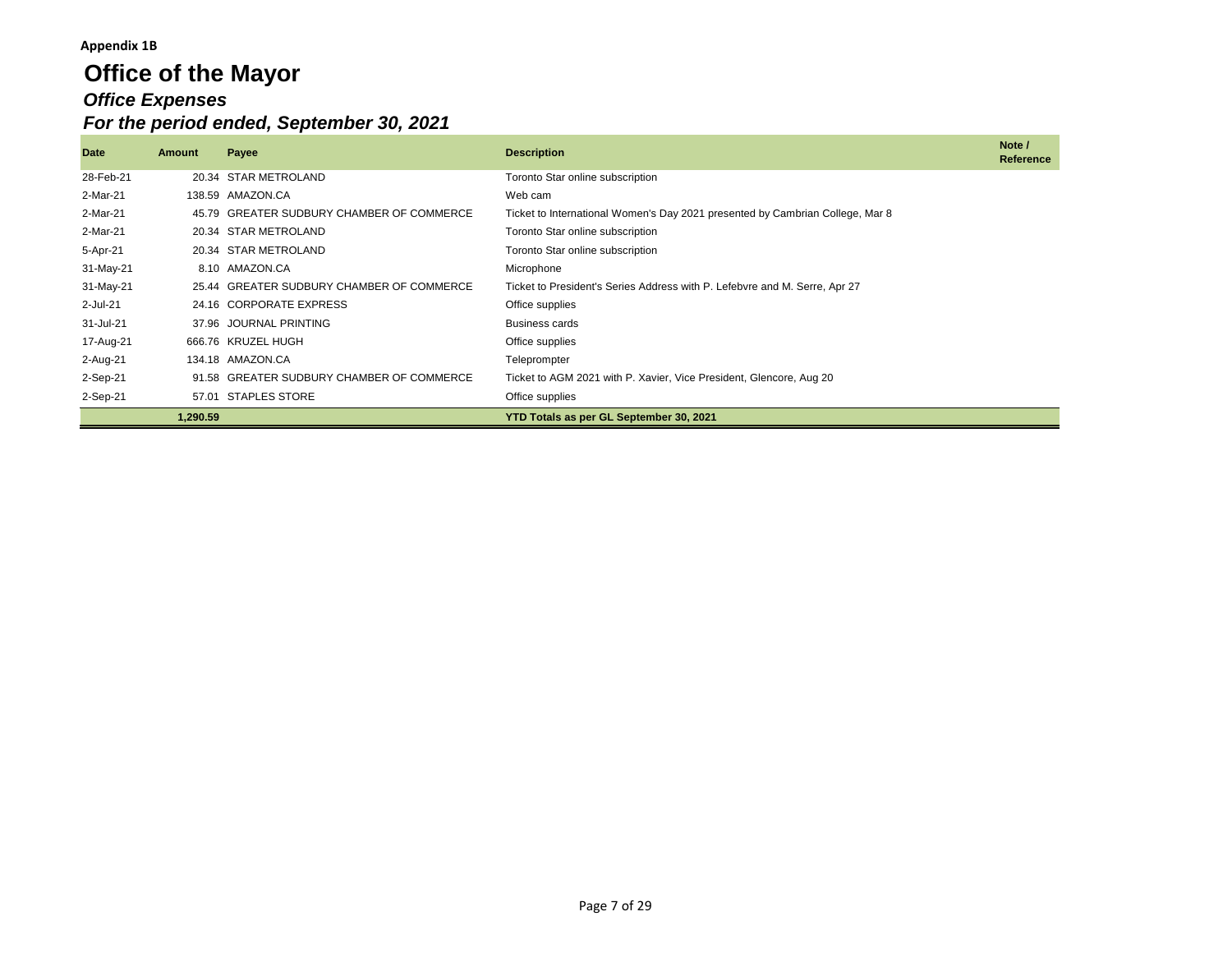## **Appendix 1C Office of the Mayor** *Consultants For the period ended, September 30, 2021*

| <b>Date</b> | <b>Amount</b> | <b>Pavee</b>         | <b>Description</b>                          | Note /<br>Reference |
|-------------|---------------|----------------------|---------------------------------------------|---------------------|
| 25-Feb-21   |               | 1,953.80 ROBSON TODD | Communications and Advisory services in Jan |                     |
| 28-Feb-21   |               | 1.953.80 ROBSON TODD | Communications and Advisory services in Feb |                     |
| 31-Mar-21   |               | 1.953.80 ROBSON TODD | Communications and Advisory services in Mar |                     |
|             | 5.861.40      |                      | YTD Totals as per GL September 30, 2021     |                     |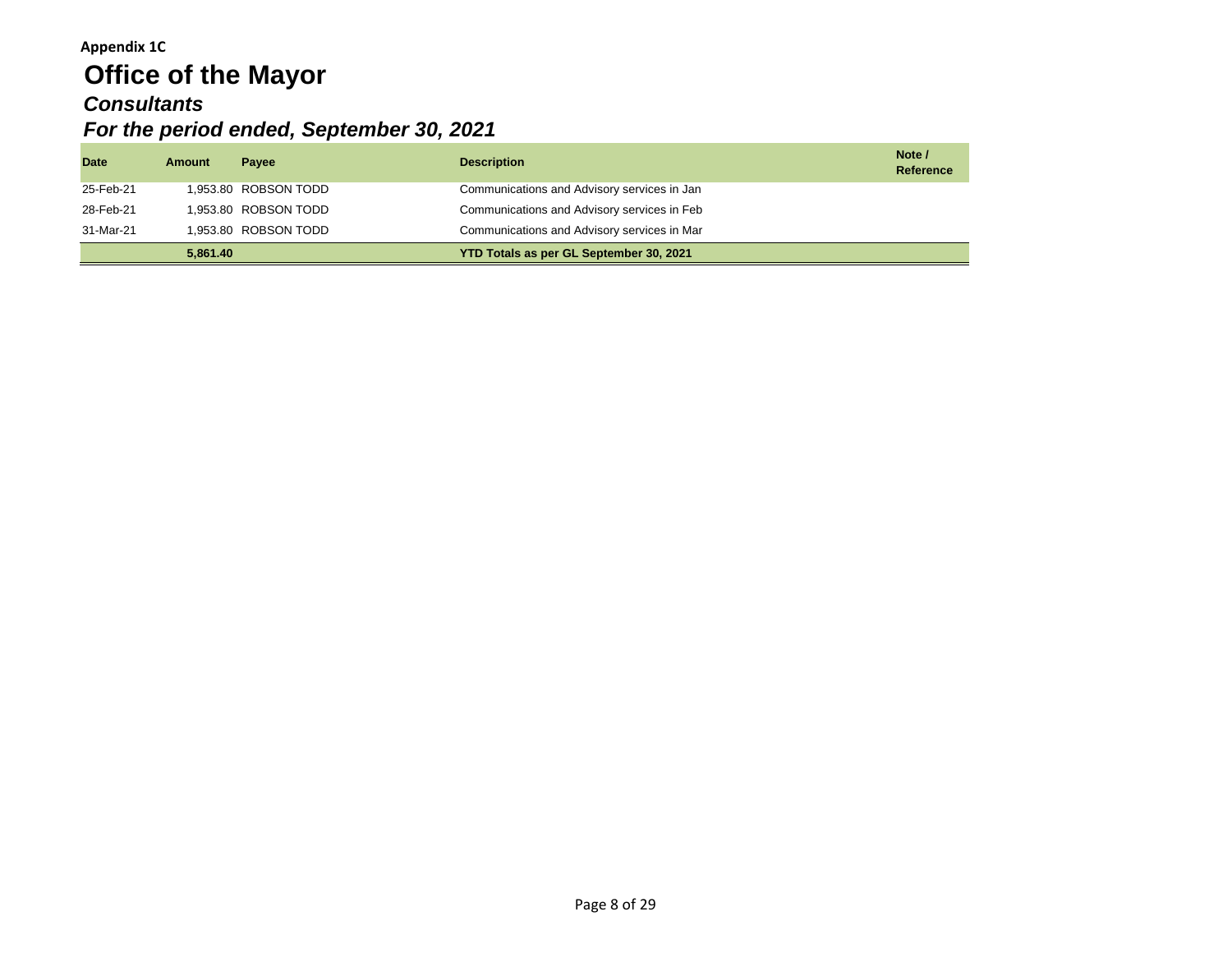### **Appendix 1D**

# **Office of the Mayor** *Public Relations For the period ended, September 30, 2021*

| <b>Date</b> | Amount | Payee                     | <b>Description</b>                                                         | Note /<br><b>Reference</b> |
|-------------|--------|---------------------------|----------------------------------------------------------------------------|----------------------------|
| 29-Apr-21   |        | 112.95 ROSERY FLORIST     | Floral Tribute - 102nd Birthday from the Mayor and Members of City Council |                            |
| 29-Apr-21   |        | 114.99 ROSERY FLORIST     | Floral Tribute - Sympathy from the Mayor and Members of City Council       |                            |
| 29-Apr-21   |        | 112.95 ROSERY FLORIST     | Floral Tribute - 100th Birthday from the Mayor and Members of City Council |                            |
| 29-Apr-21   |        | 112.95 ROSERY FLORIST     | Floral Tribute - 100th Birthday from the Mayor and Members of City Council |                            |
| 29-Apr-21   |        | 112.96 ROSERY FLORIST     | Floral Tribute - 100th Birthday from the Mayor and Members of City Council |                            |
| 27-May-21   |        | 101.76 LOUGHEED'S LIMITED | Floral Tribute - Sympathy from the Mayor and Members of City Council       |                            |
| 31-Aug-21   |        | 114.99 ROSERY FLORIST     | Floral Tribute - 100th Birthday from the Mayor and Members of City Council |                            |
| 31-Aug-21   |        | 112.95 ROSERY FLORIST     | Floral Tribute - 100th Birthday from the Mayor and Members of City Council |                            |
|             | 896.50 |                           | YTD Totals as per GL September 30, 2021                                    |                            |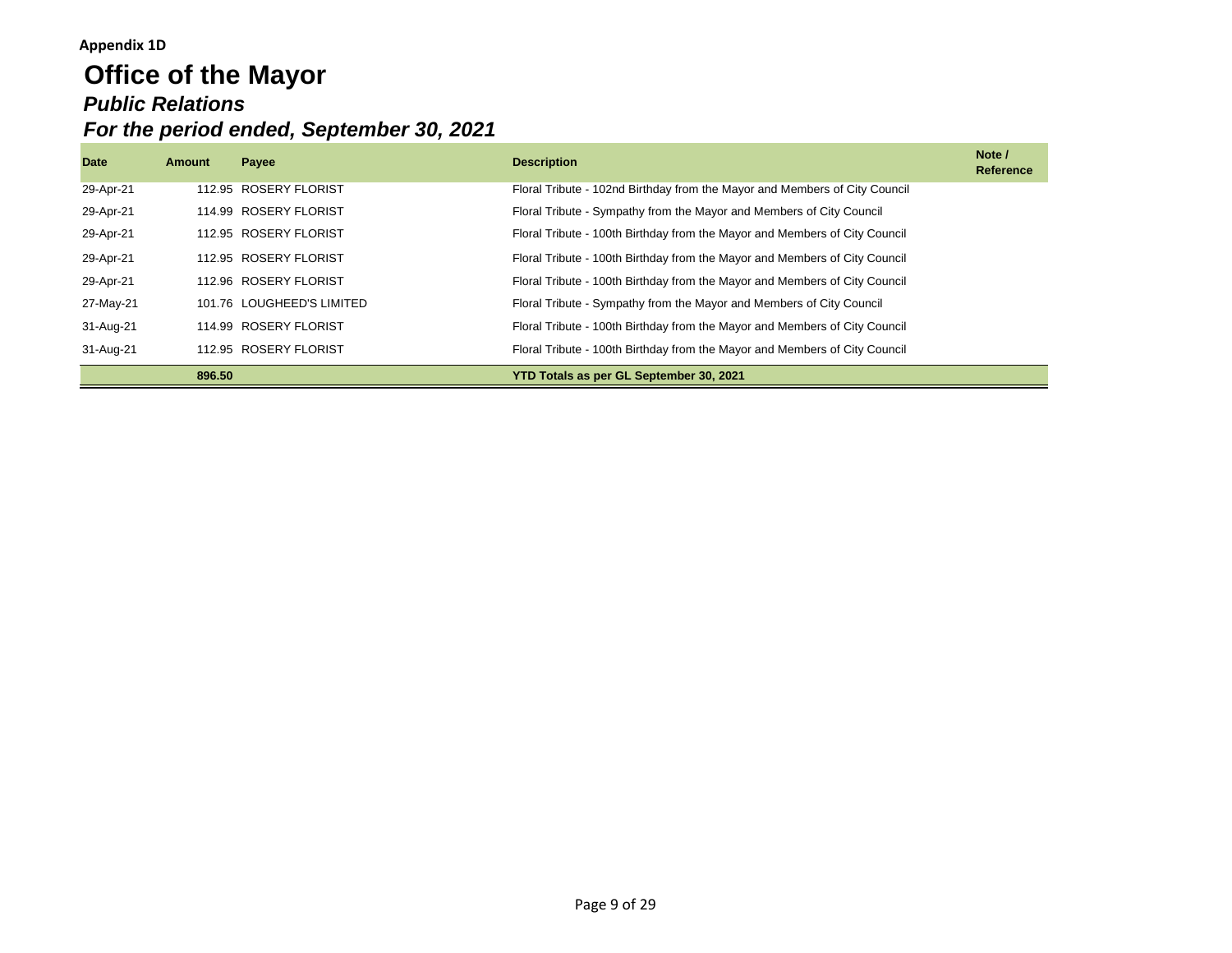### **Appendix 1E**

# **Office of the Mayor** *Advertising For the period ended, September 30, 2021*

| <b>Date</b> | Amount | <b>Payee</b>                 | <b>Description</b>                      | Note / Reference |
|-------------|--------|------------------------------|-----------------------------------------|------------------|
| 28-Feb-21   |        | 117.04 POSTMEDIA NETWORK INC | 2020 Ad for Remembrance Day             |                  |
|             | 117.04 |                              | YTD Totals as per GL September 30, 2021 |                  |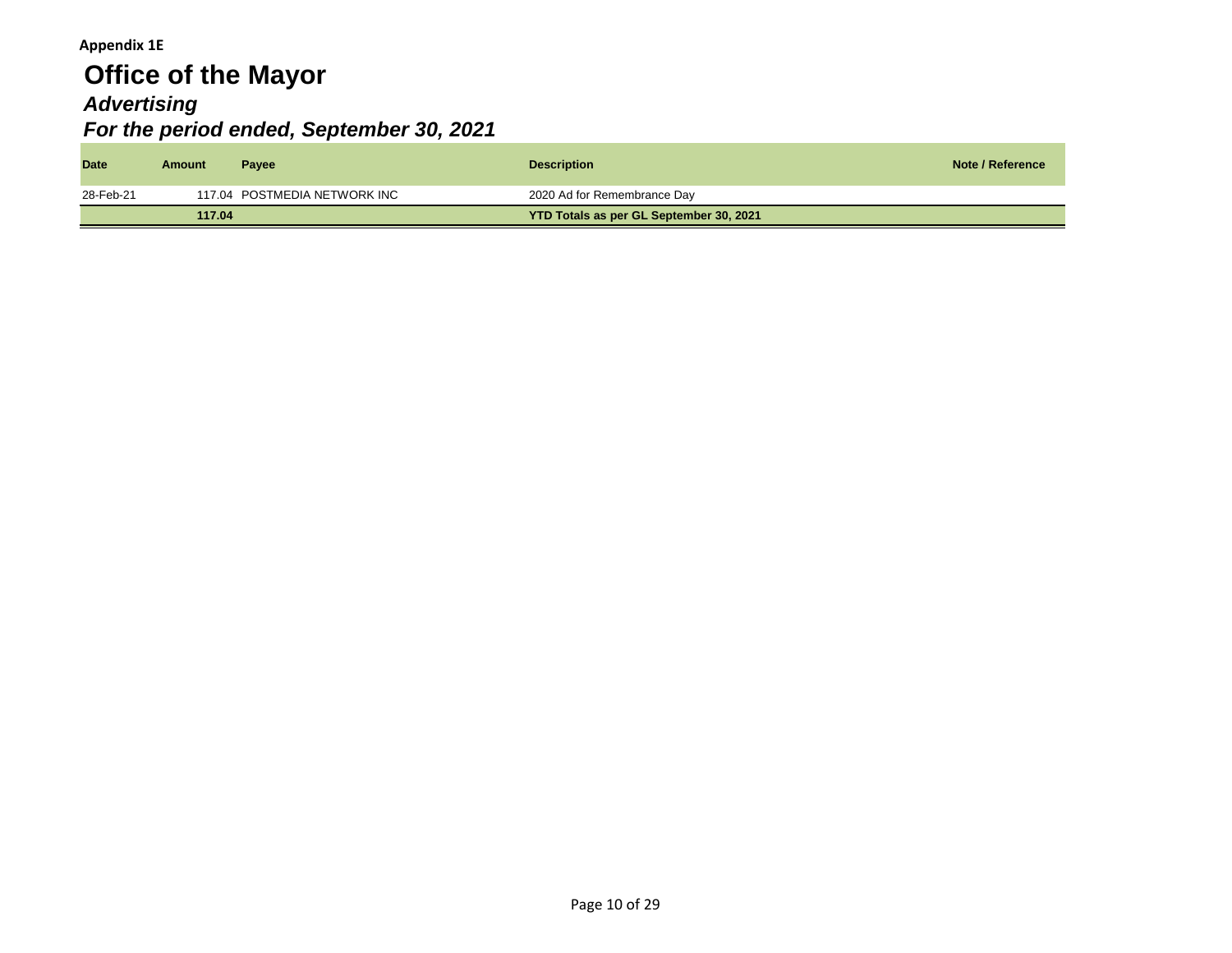#### **Appendix 1F**

## **Office of the Mayor** *Cellular services For the period ended, September 30, 2021*

| Date      | <b>Amount</b> | Payee                                       | <b>Description</b>                      | Note /<br>Reference |
|-----------|---------------|---------------------------------------------|-----------------------------------------|---------------------|
| 18-Jan-21 |               | 78.08 BELL MOBILITY                         | Jan Stmt - cellular bill                |                     |
| 28-Feb-21 |               | 78.05 BELL MOBILITY                         | Feb Stmt - cellular bill                |                     |
| 31-Mar-21 |               | 78.19 BELL MOBILITY                         | Mar Stmt - cellular bill                |                     |
| 29-Apr-21 |               | 109.15 BELL MOBILITY                        | Apr Stmt - cellular bill                |                     |
| 30-May-21 |               | 108.84 BELL MOBILITY                        | May Stmt - cellular bill                |                     |
| 4-Jul-21  |               | 77.91 BELL MOBILITY                         | Jun Stmt - cellular bill                |                     |
| 19-Jul-21 |               | 331.99 CANADIAN WIRELESS COMMUNICATIONS INC | Iphone H. Kruzel                        |                     |
| 19-Jul-21 |               | 156.76 BELL MOBILITY                        | Jul Stmt - cellular bill                |                     |
| 18-Aug-21 |               | 131.88 BELL MOBILITY                        | Aug Stmt - cellular bill                |                     |
| 20-Sep-21 |               | 128.28 BELL MOBILITY                        | Sep Stmt - cellular bill                |                     |
|           | 1,279.13      |                                             | YTD Totals as per GL September 30, 2021 |                     |

271.10 Mayor Brian Bigger

1,008.03 Staff

1,279.13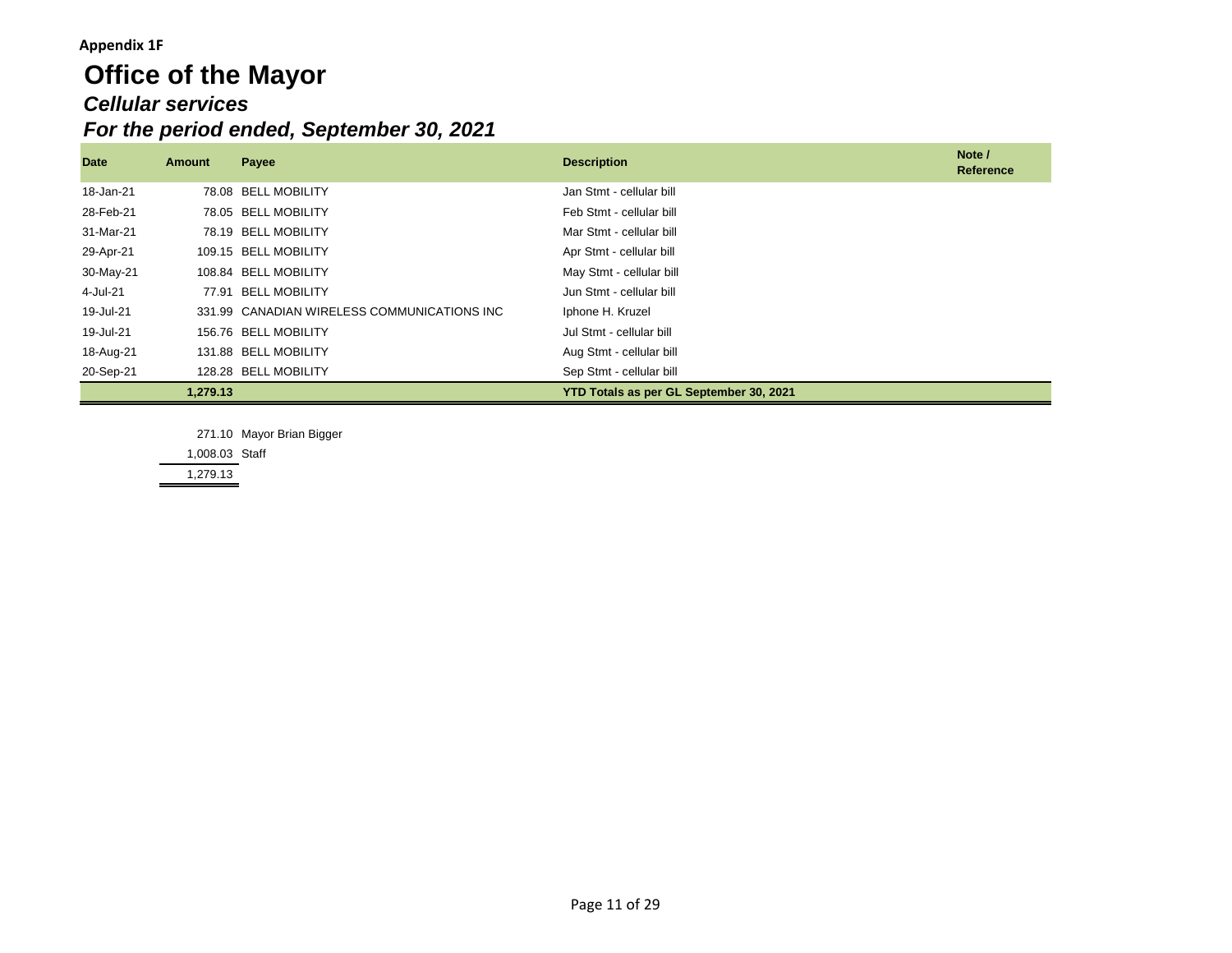#### **Appendix 1G**

# **Office of the Mayor**

### *Travel*

### *For the period ended, September 30, 2021*

| <b>Date</b> | Amount   | Pavee                                              | <b>Description</b>                                                    | Attendee(s) | Note /<br><b>Reference</b> |
|-------------|----------|----------------------------------------------------|-----------------------------------------------------------------------|-------------|----------------------------|
| 17-Aug-21   |          | 321.15 BIGGER BRIAN                                | Meeting with Minister Tibollo and NOLUM, Aug 4, Timmins, ON           | Mayor       |                            |
| 2-Sep-21    |          | 686.88 ASSOCIATION OF MUNICIPALITIES OF<br>ONTARIO | Registration to 2021 AMO AGM and Annual Virtual Conference, Aug 15-18 | H. Kruzel   |                            |
|             | 1.008.03 |                                                    | YTD Totals as per GL September 30, 2021                               |             |                            |

321.15 Mayor Brian Bigger

686.88 Staff

1,008.03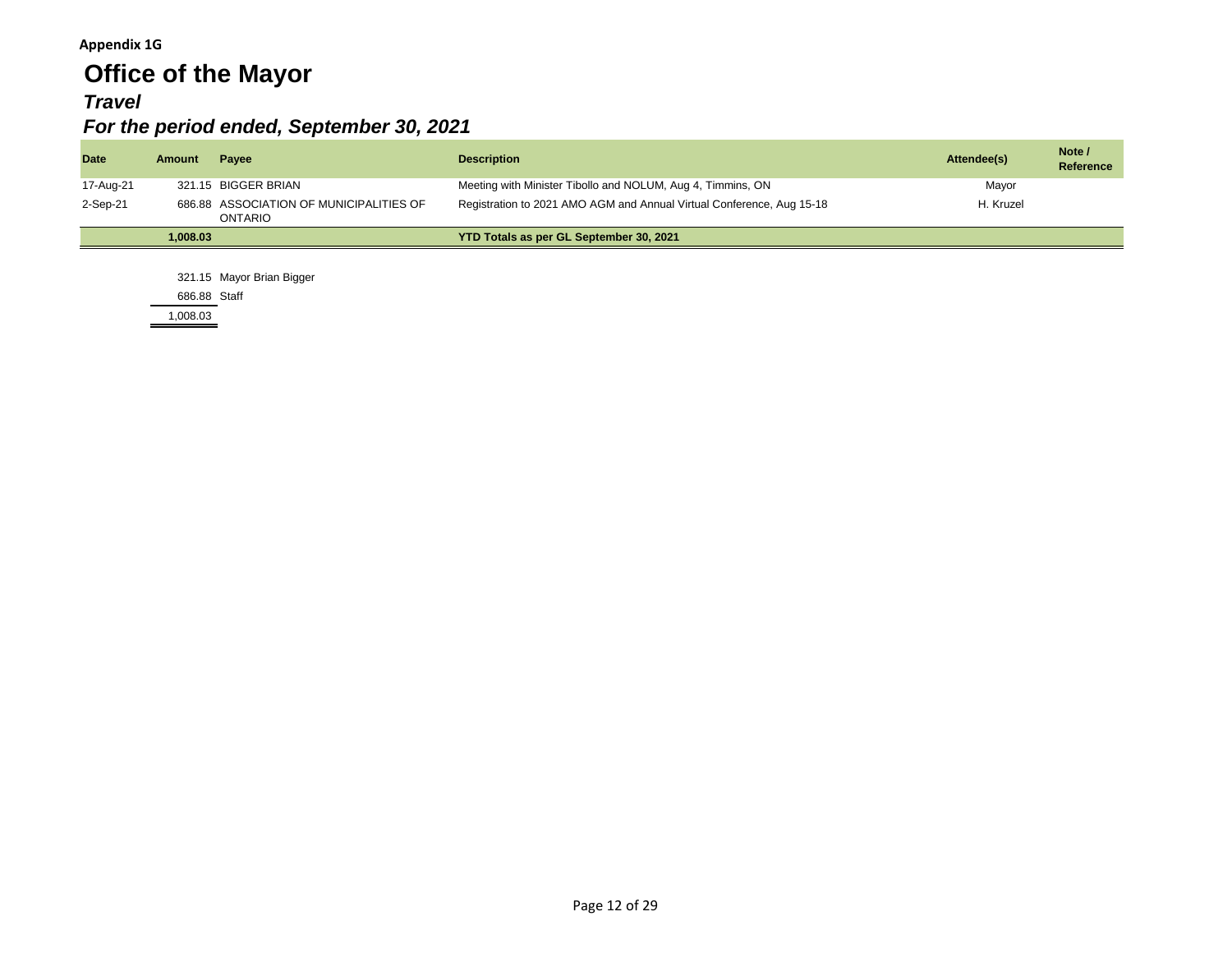## **Office of the Mayor** *Internal Recoveries - Parking and Other For the period ended, September 30, 2021*

| Date      | Amount   | Payee              | <b>Description</b>                      | Note /<br><b>Reference</b> |
|-----------|----------|--------------------|-----------------------------------------|----------------------------|
| 18-Feb-21 |          | 138.05 CGS-PARKING | TDS Jan parking space                   |                            |
| 28-Feb-21 |          | 138.05 CGS-PARKING | TDS Feb parking space                   |                            |
| 28-Feb-21 |          | 11.95 CGS-PARKING  | Parking office Feb                      |                            |
| 31-Mar-21 |          | 11.95 CGS-PARKING  | Parking office Mar                      |                            |
| 31-Mar-21 |          | 138.05 CGS-PARKING | TDS Mar parking space                   |                            |
| 30-Apr-21 |          | 138.05 CGS-PARKING | TDS Apr parking space                   |                            |
| 30-Apr-21 |          | 13.94 CGS-PARKING  | Parking office Apr                      |                            |
| 31-May-21 |          | 138.05 CGS-PARKING | TDS May parking space                   |                            |
| 31-May-21 |          | 21.24 CGS-PARKING  | Parking office May                      |                            |
| 30-Jun-21 |          | 138.05 CGS-PARKING | TDS Jun parking space                   |                            |
| 30-Jun-21 |          | 20.58 CGS-PARKING  | Parking office Jun                      |                            |
| 31-Jul-21 |          | 138.05 CGS-PARKING | TDS Jul parking space                   |                            |
| 31-Jul-21 |          | 11.28 CGS-PARKING  | Parking office Jul                      |                            |
| 31-Aug-21 |          | 138.05 CGS-PARKING | TDS Aug parking space                   |                            |
| 30-Sep-21 |          | 138.05 CGS-PARKING | TDS Sep parking space                   |                            |
| 30-Sep-21 |          | 23.23 CGS-PARKING  | Parking office Sep                      |                            |
|           | 1,356.62 |                    | YTD Totals as per GL September 30, 2021 |                            |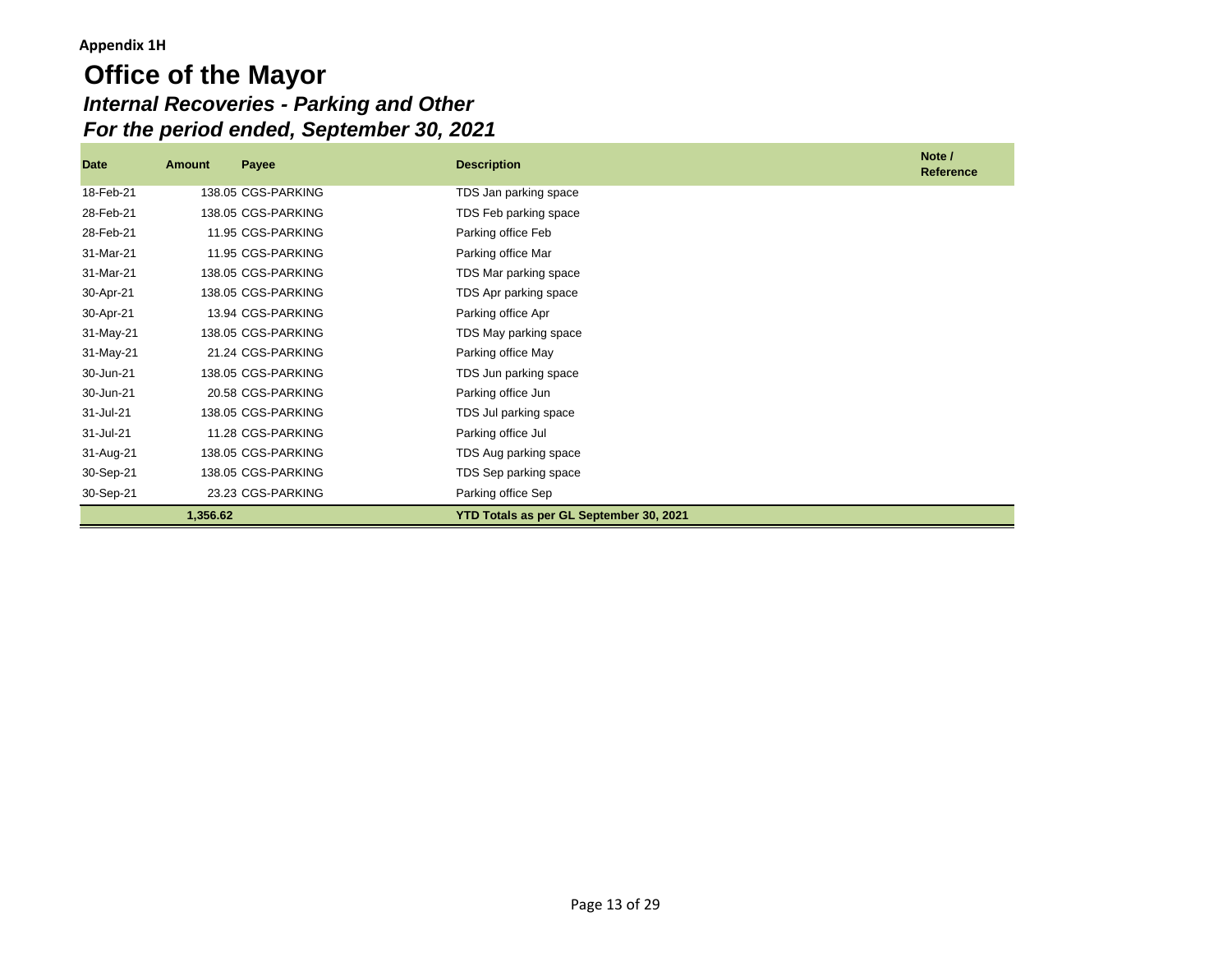# **Ward 1: Mark Signoretti** *Councillor's Office Expenses For the period ended, September 30, 2021*

| <b>Category</b>                  | Date      | <b>Amount Payee</b> |                        | <b>Description</b>                           | Note /<br>Reference |
|----------------------------------|-----------|---------------------|------------------------|----------------------------------------------|---------------------|
| <b>Books &amp; Subscriptions</b> |           |                     |                        |                                              |                     |
|                                  |           | 0.00                |                        |                                              |                     |
| <b>Business Hospitality</b>      | 31-Aug-21 |                     | 457.30 SIGNORETTI MARK | Lunch appreciation for St. Clair Depot staff |                     |
|                                  |           | 457.30              |                        |                                              |                     |
| <b>Communications</b>            |           |                     |                        |                                              |                     |
|                                  |           | 0.00                |                        |                                              |                     |
| <b>Event Tickets</b>             |           |                     |                        |                                              |                     |
|                                  |           | 0.00                |                        |                                              |                     |
| <b>Gifts</b>                     | 31-Aug-21 |                     | 90.75 SIGNORETTI MARK  | Sympathy gift                                |                     |
|                                  |           | 90.75               |                        |                                              |                     |
| <b>Memberships</b>               |           |                     |                        |                                              |                     |
|                                  |           | 0.00                |                        |                                              |                     |
| <b>Media Notices</b>             |           |                     |                        |                                              |                     |
|                                  |           | 0.00                |                        |                                              |                     |
| <b>Meeting Setup</b>             |           |                     |                        |                                              |                     |
|                                  |           | 0.00                |                        |                                              |                     |
| <b>Office supplies</b>           |           |                     |                        |                                              |                     |
|                                  |           | 0.00                |                        |                                              |                     |
| <b>Postage &amp; Courier</b>     |           |                     |                        |                                              |                     |
|                                  |           | 0.00                |                        |                                              |                     |
| Travel/Prof. Devel.              |           |                     |                        |                                              |                     |
|                                  |           | 0.00                |                        |                                              |                     |
|                                  |           | 548.05              |                        |                                              |                     |
|                                  |           |                     |                        | YTD Totals as per GL September 30, 2021      |                     |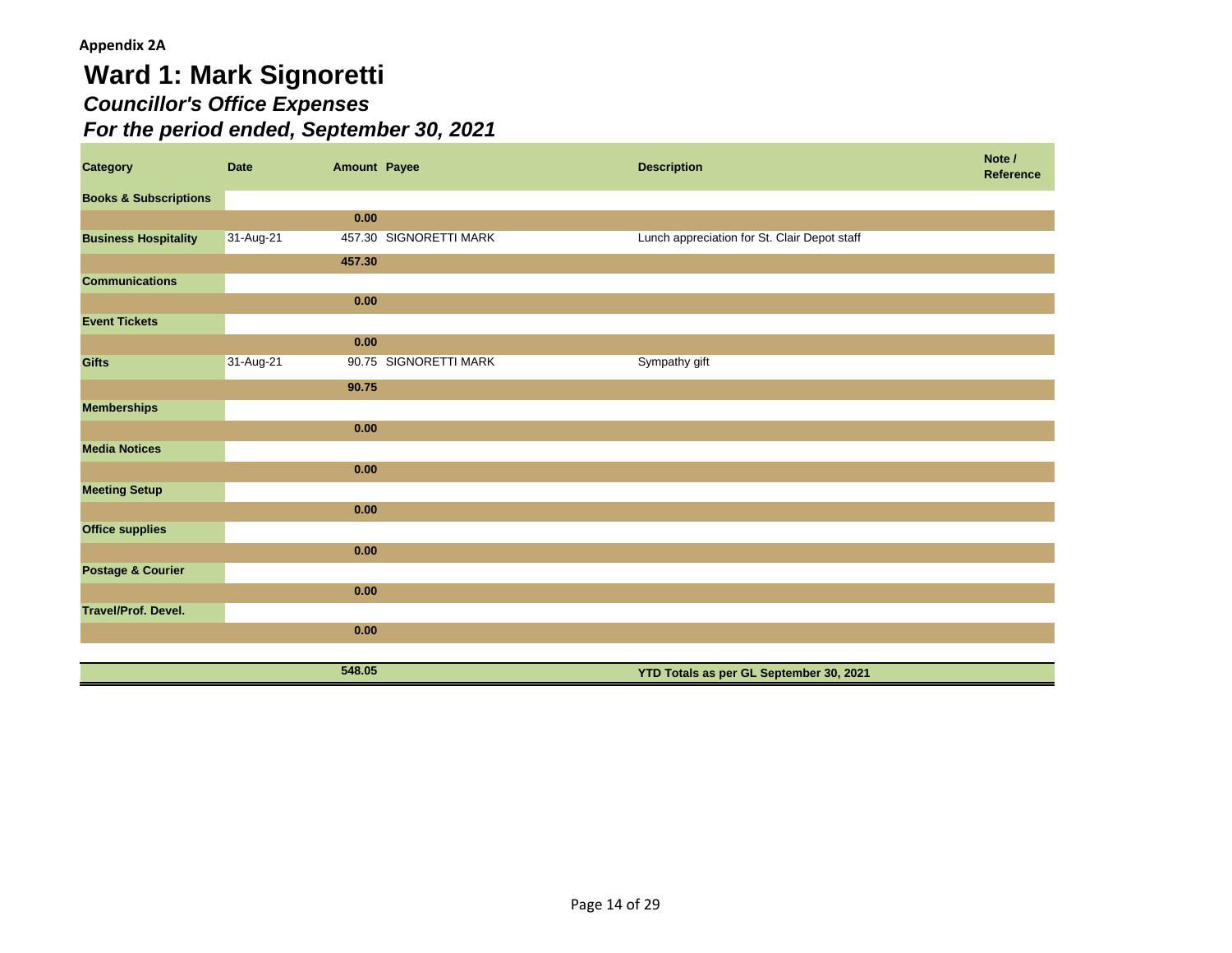# **Ward 2: Michael Vagnini**

# *Councillor's Office Expenses*

| <b>Category</b>                  | <b>Date</b> | <b>Amount</b> | Payee                    | <b>Description</b>                      | Note /<br><b>Reference</b> |
|----------------------------------|-------------|---------------|--------------------------|-----------------------------------------|----------------------------|
| <b>Books &amp; Subscriptions</b> |             |               |                          |                                         |                            |
|                                  |             | 0.00          |                          |                                         |                            |
| <b>Business Hospitality</b>      |             |               |                          |                                         |                            |
|                                  |             | 0.00          |                          |                                         |                            |
| <b>Communications</b>            |             |               |                          |                                         |                            |
|                                  |             | 0.00          |                          |                                         |                            |
| <b>Event Tickets</b>             |             |               |                          |                                         |                            |
|                                  |             | 0.00          |                          |                                         |                            |
| <b>Gifts</b>                     |             |               |                          |                                         |                            |
|                                  |             | 0.00          |                          |                                         |                            |
| <b>Memberships</b>               |             |               |                          |                                         |                            |
|                                  |             | 0.00          |                          |                                         |                            |
| <b>Media Notices</b>             |             |               |                          |                                         |                            |
|                                  |             | 0.00          |                          |                                         |                            |
| <b>Meeting Setup</b>             |             |               |                          |                                         |                            |
|                                  |             | 0.00          |                          |                                         |                            |
| <b>Office supplies</b>           | 2-Feb-21    |               | 247.00 CORPORATE EXPRESS | Office supplies                         |                            |
|                                  | 2-Mar-21    |               | 544.92 CORPORATE EXPRESS | Office supplies                         |                            |
|                                  |             | 791.92        |                          |                                         |                            |
| <b>Postage &amp; Courier</b>     |             |               |                          |                                         |                            |
|                                  |             | 0.00          |                          |                                         |                            |
| Travel/Prof. Devel.              |             |               |                          |                                         |                            |
|                                  |             | 0.00          |                          |                                         |                            |
|                                  |             |               |                          |                                         |                            |
|                                  |             | 791.92        |                          | YTD Totals as per GL September 30, 2021 |                            |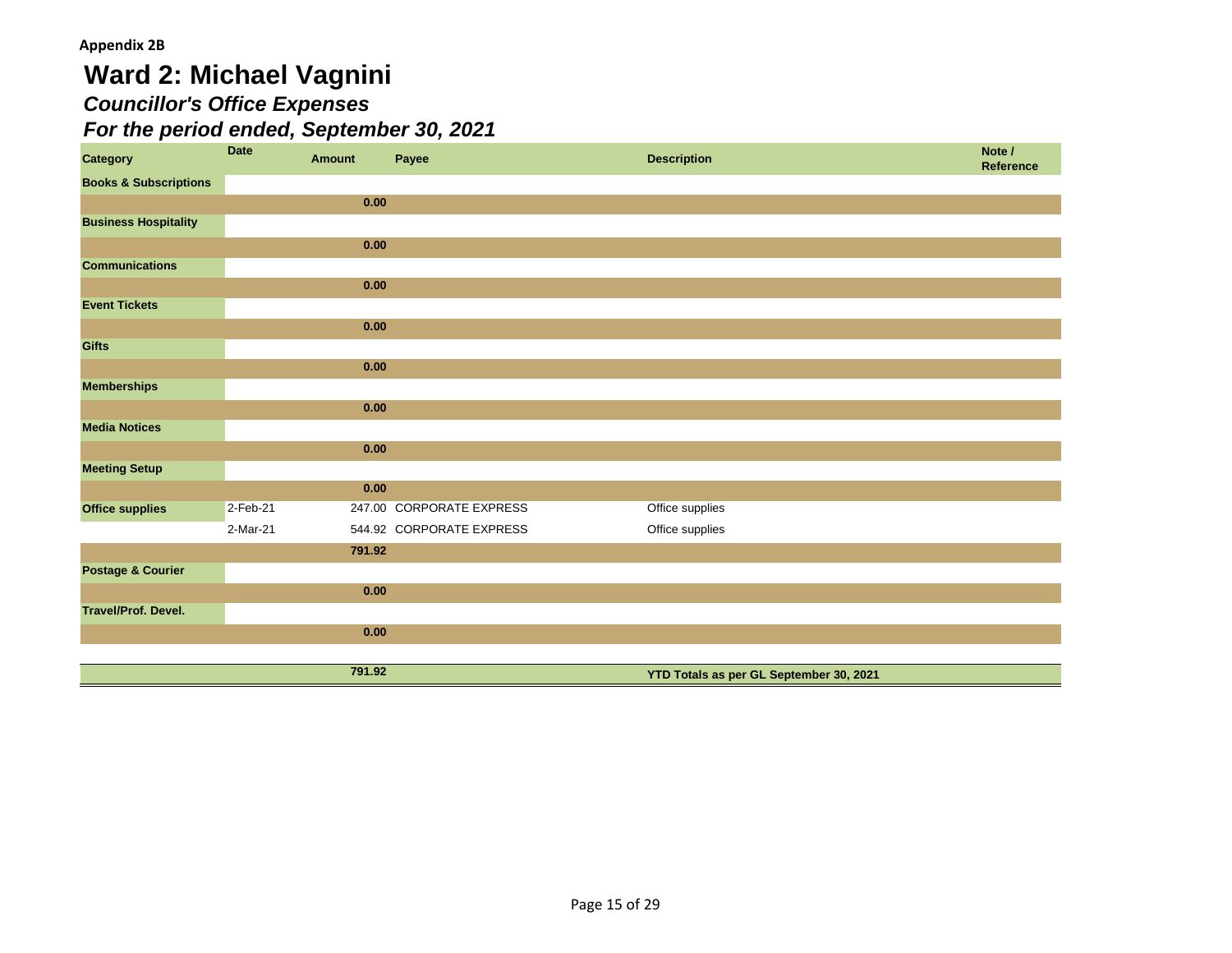# **Ward 3: Gerry Montpellier** *Councillor's Office Expenses*

| <b>Category</b>                  | <b>Date</b> | <b>Amount</b> | Payee                                       | <b>Description</b>                                   | Note /<br>Reference |
|----------------------------------|-------------|---------------|---------------------------------------------|------------------------------------------------------|---------------------|
| <b>Books &amp; Subscriptions</b> |             |               |                                             |                                                      |                     |
|                                  |             | 0.00          |                                             |                                                      |                     |
| <b>Business Hospitality</b>      |             |               |                                             |                                                      |                     |
|                                  |             | 0.00          |                                             |                                                      |                     |
| <b>Communications</b>            |             |               |                                             |                                                      |                     |
|                                  |             | 0.00          |                                             |                                                      |                     |
| <b>Event Tickets</b>             |             |               |                                             |                                                      |                     |
|                                  |             | 0.00          |                                             |                                                      |                     |
| <b>Gifts</b>                     |             |               |                                             |                                                      |                     |
|                                  |             | 0.00          |                                             |                                                      |                     |
| <b>Memberships</b>               |             |               |                                             |                                                      |                     |
|                                  |             | 0.00          |                                             |                                                      |                     |
| <b>Media Notices</b>             | 27-Jan-21   |               | 600.00 CHELMSFORD FISH AND GAME ASSOCIATION | Ad in Top 50 Tournament Angler magazine              |                     |
|                                  | 10-Mar-21   |               | 230.00 ONAPING FALLS RECREATION COMMITTEE   | Ad in the Onaping Falls News Oct - Dec 2020 editions |                     |
|                                  | 15-Mar-21   |               | 195.00 ONAPING FALLS RECREATION COMMITTEE   | Ad in the Onaping Falls News Jan-Mar editions        |                     |
|                                  | 16-Aug-21   |               | 195.00 ONAPING FALLS RECREATION COMMITTEE   | Ad in the Onaping Falls News Apr-June editions       |                     |
|                                  | 30-Sep-21   |               | 195.00 ONAPING FALLS RECREATION COMMITTEE   | Ad in the Onaping Falls News Jul-Sept editions       |                     |
|                                  |             | 1,415.00      |                                             |                                                      |                     |
| <b>Meeting Setup</b>             |             |               |                                             |                                                      |                     |
|                                  |             | 0.00          |                                             |                                                      |                     |
| <b>Office supplies</b>           |             |               |                                             |                                                      |                     |
|                                  |             | 0.00          |                                             |                                                      |                     |
| <b>Postage &amp; Courier</b>     |             |               |                                             |                                                      |                     |
|                                  |             | 0.00          |                                             |                                                      |                     |
| <b>Travel/Prof. Devel.</b>       |             |               |                                             |                                                      |                     |
|                                  |             | 0.00          |                                             |                                                      |                     |
|                                  |             |               |                                             |                                                      |                     |
|                                  |             | 1,415.00      |                                             | YTD Totals as per GL September 30, 2021              |                     |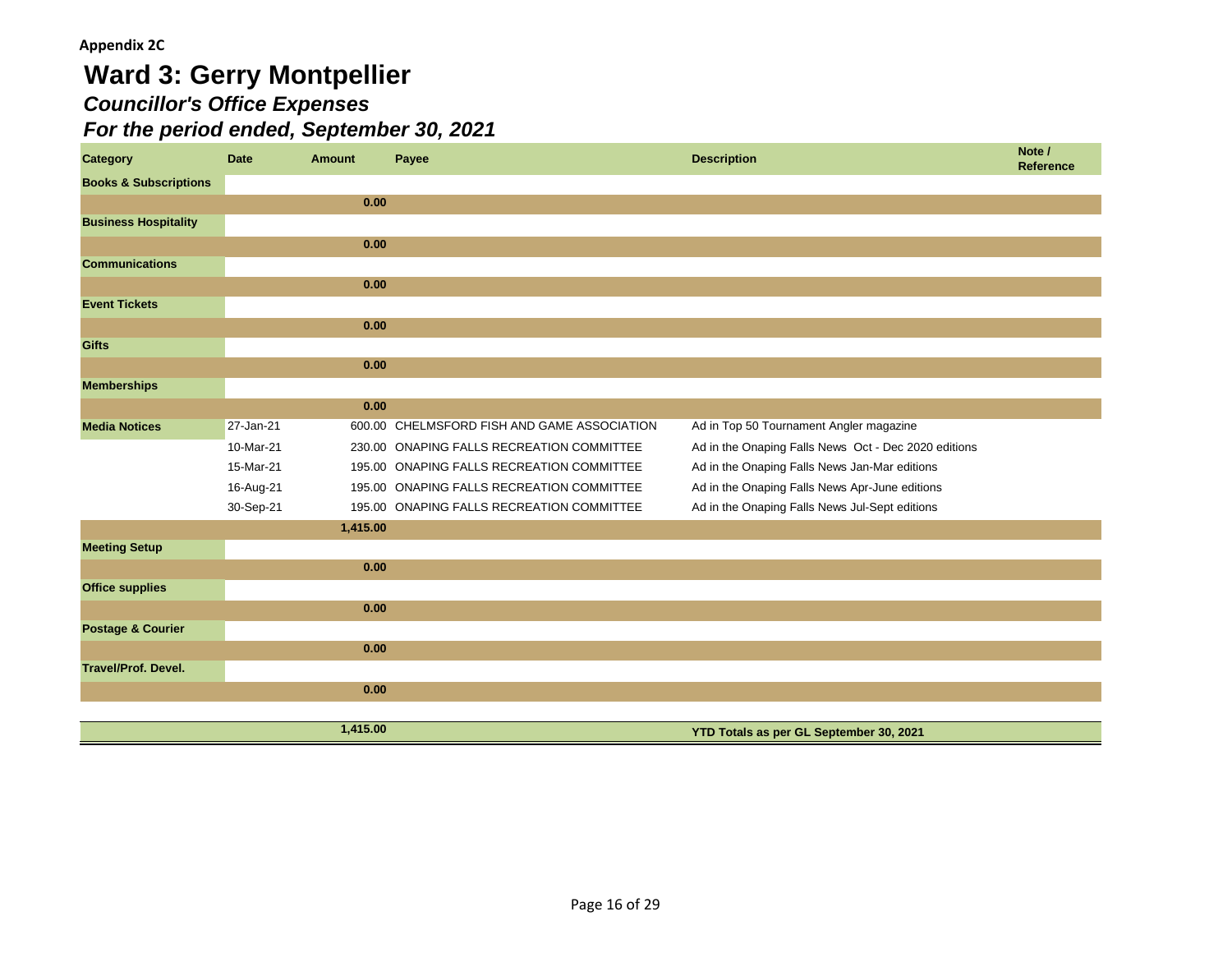# **Ward 4: Geoff McCausland**

## *Councillor's Office Expenses*

| <b>Category</b>                  | <b>Date</b> | <b>Amount</b> | Payee                  | <b>Description</b>                      | Note /<br>Reference |
|----------------------------------|-------------|---------------|------------------------|-----------------------------------------|---------------------|
| <b>Books &amp; Subscriptions</b> | 15-Jan-21   |               | 20.50 MCCAUSLAND GEOFF | Toronto Star online subscription        |                     |
|                                  |             | 20.50         |                        |                                         |                     |
| <b>Business Hospitality</b>      |             |               |                        |                                         |                     |
|                                  |             | 0.00          |                        |                                         |                     |
| <b>Communications</b>            |             |               |                        |                                         |                     |
|                                  |             | 0.00          |                        |                                         |                     |
| <b>Event Tickets</b>             |             |               |                        |                                         |                     |
|                                  |             | 0.00          |                        |                                         |                     |
| <b>Gifts</b>                     |             |               |                        |                                         |                     |
|                                  |             | 0.00          |                        |                                         |                     |
| <b>Memberships</b>               |             |               |                        |                                         |                     |
|                                  |             | 0.00          |                        |                                         |                     |
| <b>Media Notices</b>             |             |               |                        |                                         |                     |
|                                  |             | 0.00          |                        |                                         |                     |
| <b>Meeting Setup</b>             |             |               |                        |                                         |                     |
|                                  |             | 0.00          |                        |                                         |                     |
| <b>Office supplies</b>           |             |               |                        |                                         |                     |
|                                  |             | 0.00          |                        |                                         |                     |
| <b>Postage &amp; Courier</b>     |             |               |                        |                                         |                     |
|                                  |             | 0.00          |                        |                                         |                     |
| Travel/Prof. Devel.              |             |               |                        |                                         |                     |
|                                  |             | 0.00          |                        |                                         |                     |
|                                  |             |               |                        |                                         |                     |
|                                  |             | 20.50         |                        | YTD Totals as per GL September 30, 2021 |                     |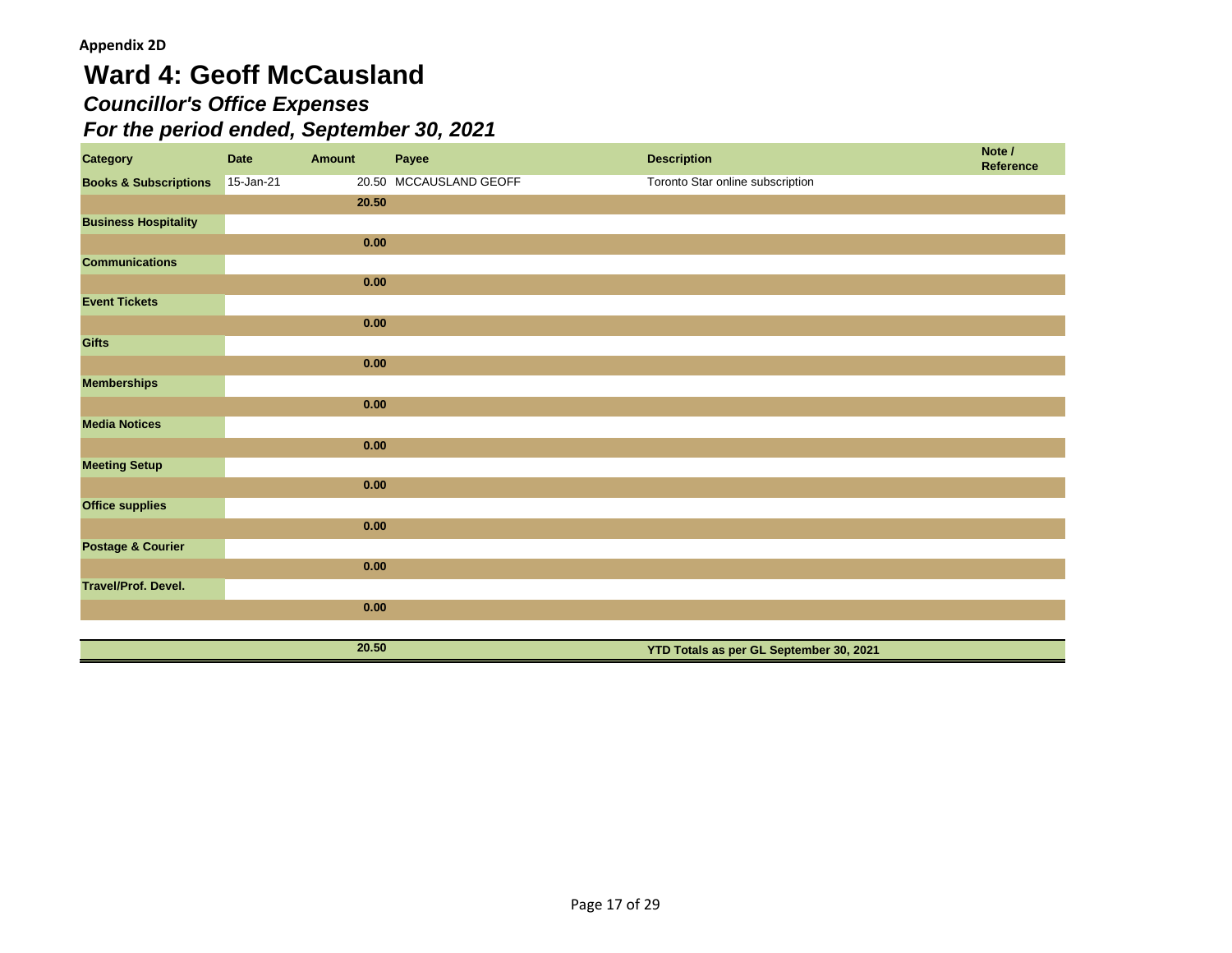# **Ward 5: Robert Kirwan** *Councillor's Office Expenses For the period ended, September 30, 2021*

| <b>Category</b>                  | <b>Date</b> | <b>Amount Payee</b> |                              | <b>Description</b>                      | Note /<br><b>Reference</b> |
|----------------------------------|-------------|---------------------|------------------------------|-----------------------------------------|----------------------------|
| <b>Books &amp; Subscriptions</b> | 22-Mar-21   |                     | 56.79 KIRWAN ROBERT          | Reference books                         |                            |
|                                  | 2-Mar-21    |                     | 15.25 STAR METROLAND         | Toronto Star online subscription        |                            |
|                                  | 5-Apr-21    |                     | 15.25 STAR METROLAND         | Toronto Star online subscription        |                            |
|                                  | 3-May-21    |                     | 15.25 STAR METROLAND         | Toronto Star online subscription        |                            |
|                                  | $2-Jun-21$  |                     | 15.25 STAR METROLAND         | Toronto Star online subscription        |                            |
|                                  | $2$ -Jul-21 |                     | 15.25 STAR METROLAND         | Toronto Star online subscription        |                            |
|                                  | 2-Aug-21    |                     | 15.25 STAR METROLAND         | Toronto Star online subscription        |                            |
|                                  | 2-Sep-21    |                     | 15.25 STAR METROLAND         | Toronto Star online subscription        |                            |
|                                  |             | 163.54              |                              |                                         |                            |
| <b>Business Hospitality</b>      |             |                     |                              |                                         |                            |
|                                  |             | 0.00                |                              |                                         |                            |
| <b>Communications</b>            | 28-Sep-21   | 1,605.78            | <b>LAURENTIAN UNIVERSITY</b> | Printing of Ward 5 newsletters          |                            |
|                                  |             | 1,605.78            |                              |                                         |                            |
| <b>Event Tickets</b>             |             |                     |                              |                                         |                            |
|                                  |             | 0.00                |                              |                                         |                            |
| <b>Gifts</b>                     |             |                     |                              |                                         |                            |
|                                  |             | 0.00                |                              |                                         |                            |
| <b>Memberships</b>               |             |                     |                              |                                         |                            |
|                                  |             | 0.00                |                              |                                         |                            |
| <b>Media Notices</b>             |             |                     |                              |                                         |                            |
|                                  |             | 0.00                |                              |                                         |                            |
| <b>Meeting Setup</b>             | 15-Jun-21   |                     | 205.07 KIRWAN ROBERT         | Zoom account annual fee                 |                            |
|                                  |             | 205.07              |                              |                                         |                            |
| <b>Office supplies</b>           |             |                     |                              |                                         |                            |
|                                  |             | 0.00                |                              |                                         |                            |
| <b>Postage &amp; Courier</b>     |             |                     |                              |                                         |                            |
|                                  |             | 0.00                |                              |                                         |                            |
| <b>Travel/Prof. Devel.</b>       |             |                     |                              |                                         |                            |
|                                  |             | 0.00                |                              |                                         |                            |
|                                  |             |                     |                              |                                         |                            |
|                                  |             | 1,974.39            |                              | YTD Totals as per GL September 30, 2021 |                            |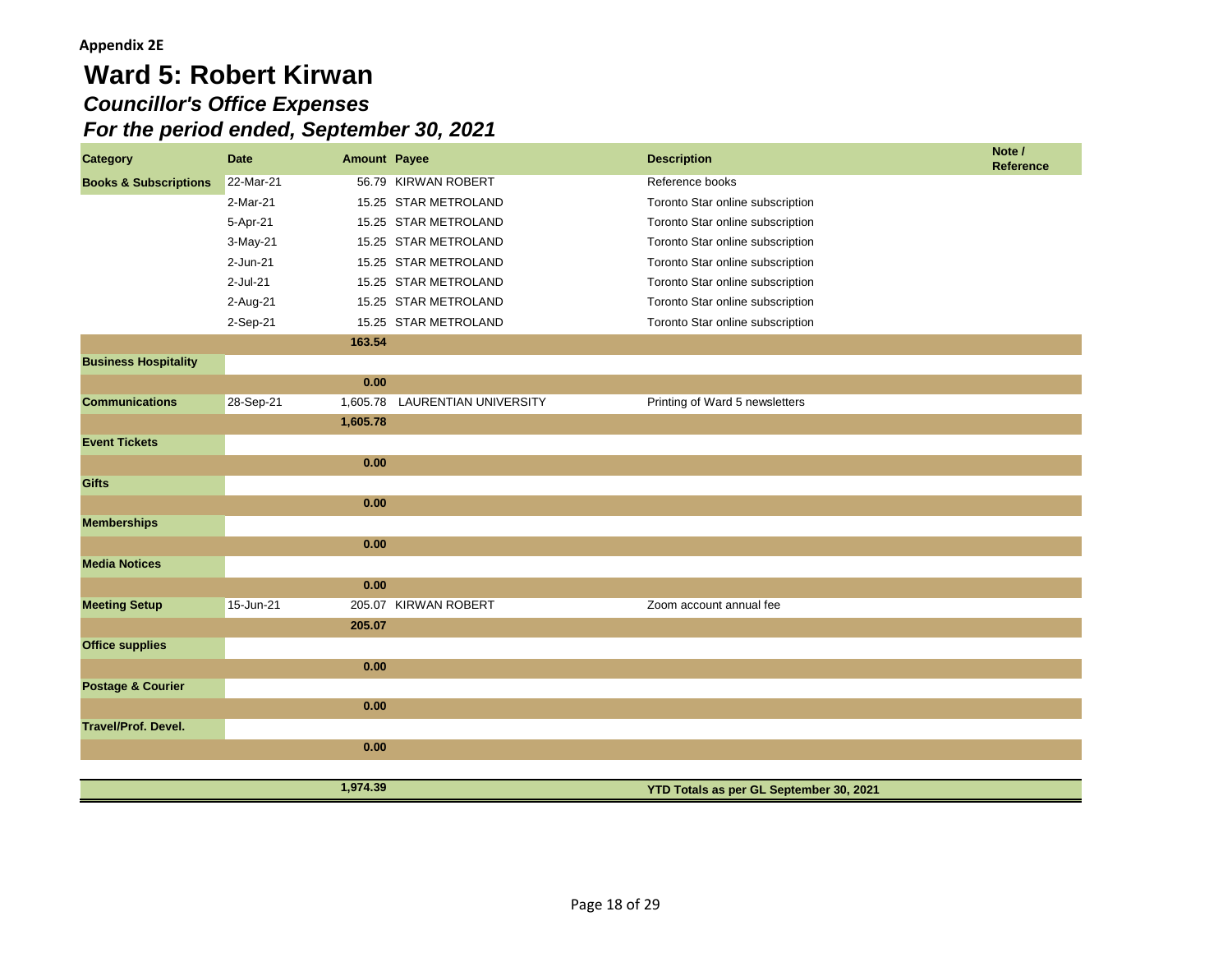## **Ward 6: Rene Lapierre** *Councillor's Office Expenses For the period ended, September 30, 2021*

| <b>Category</b>                  | <b>Date</b> | Amount   | Payee                                           | <b>Description</b>                                                                | Note /<br><b>Reference</b> |
|----------------------------------|-------------|----------|-------------------------------------------------|-----------------------------------------------------------------------------------|----------------------------|
| <b>Books &amp; Subscriptions</b> | 31-May-21   |          | 37.15 LAPIERRE RENE                             | Reference book                                                                    |                            |
|                                  |             | 37.15    |                                                 |                                                                                   |                            |
| <b>Business Hospitality</b>      |             |          |                                                 |                                                                                   |                            |
|                                  |             | 0.00     |                                                 |                                                                                   |                            |
| <b>Communications</b>            |             |          |                                                 |                                                                                   |                            |
|                                  |             | 0.00     |                                                 |                                                                                   |                            |
| <b>Event Tickets</b>             |             |          |                                                 |                                                                                   |                            |
|                                  |             | 0.00     |                                                 |                                                                                   |                            |
| <b>Gifts</b>                     | 28-Jun-21   |          | 90.23 LAPIERRE RENE                             | Fruitastic bouquet gift for departing staff member                                |                            |
|                                  |             | 90.23    |                                                 |                                                                                   |                            |
| <b>Memberships</b>               |             |          |                                                 |                                                                                   |                            |
|                                  |             | 0.00     |                                                 |                                                                                   |                            |
| <b>Media Notices</b>             | 14-May-21   |          | 203.52 VILLAGE MEDIA INC                        | Ad for Police Week                                                                |                            |
|                                  | 23-Jun-21   |          | 203.52 VILLAGE MEDIA INC                        | Ad for National Indigenous Peoples Day                                            |                            |
|                                  | 23-Sep-21   |          | 253.99 PUBLICATION VOYAGEUR                     | Ad for Jour des Franco-Ontariens                                                  |                            |
|                                  |             | 661.03   |                                                 |                                                                                   |                            |
| <b>Meeting Setup</b>             |             |          |                                                 |                                                                                   |                            |
|                                  |             | 0.00     |                                                 |                                                                                   |                            |
| <b>Office supplies</b>           | 31-Mar-21   |          | 127.02 LAPIERRE RENE                            | Google One storage                                                                |                            |
|                                  | 2-Mar-21    |          | 791.91 CORPORATE EXPRESS                        | Office supplies                                                                   |                            |
|                                  | 31-May-21   |          | 7.41 LAPIERRE RENE                              | Ipad pro pencil                                                                   |                            |
|                                  |             | 926.34   |                                                 |                                                                                   |                            |
| <b>Postage &amp; Courier</b>     |             |          |                                                 |                                                                                   |                            |
|                                  |             | 0.00     |                                                 |                                                                                   |                            |
| <b>Travel/Prof. Devel.</b>       | 5-Apr-21    |          | 183.17 ASSOCIATION OF MUNICIPALITIES OF ONTARIO | Registration to Land Use Planning: Beyond the Basics, virtual workshop,<br>May 27 |                            |
|                                  |             | 183.17   |                                                 |                                                                                   |                            |
|                                  |             |          |                                                 |                                                                                   |                            |
|                                  |             | 1,897.92 |                                                 | YTD Totals as per GL September 30, 2021                                           |                            |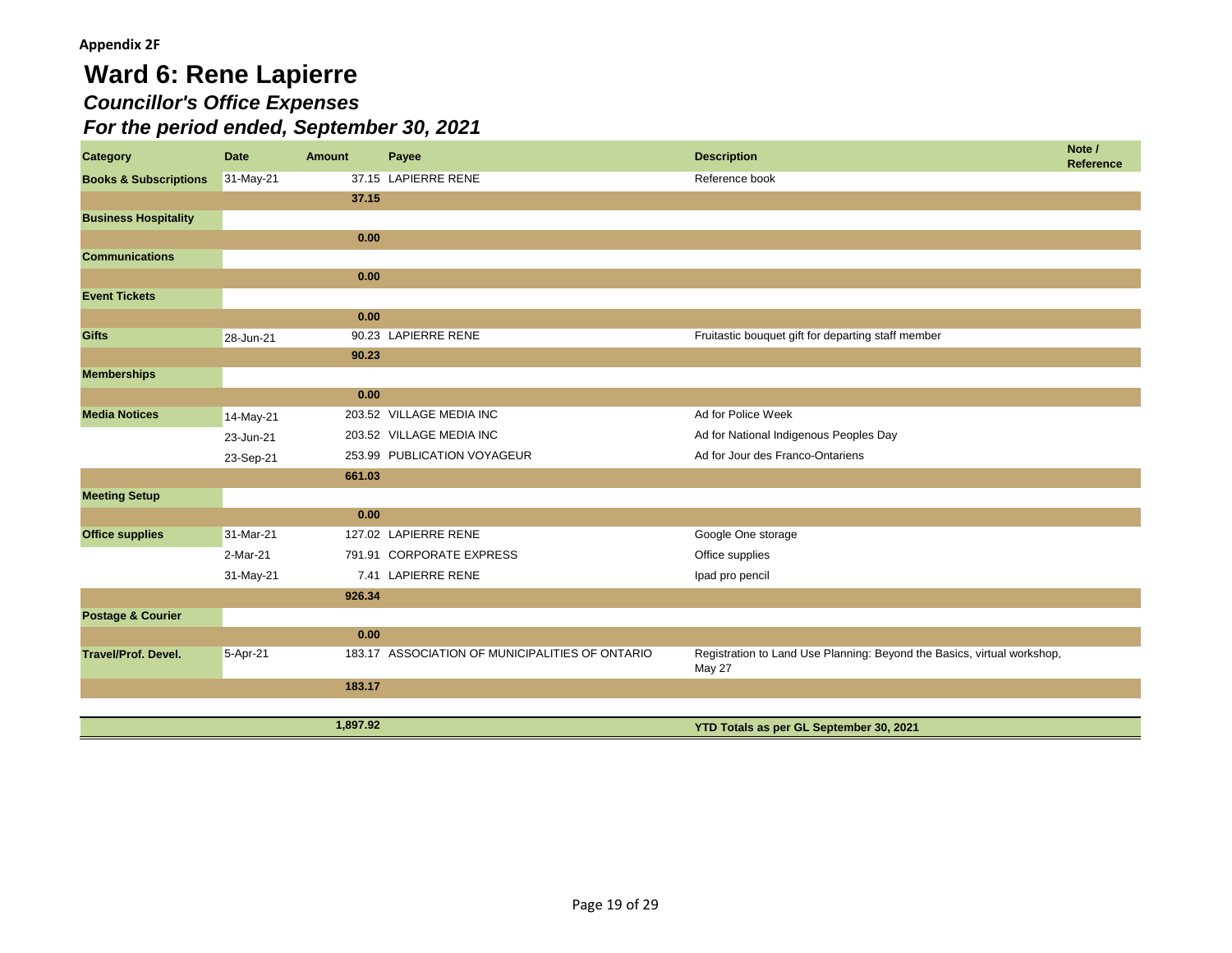# **Ward 7: Mike Jakubo** *Councillor's Office Expenses For the period ended, September 30, 2021*

| <b>Category</b>                  | <b>Date</b> | <b>Amount</b> | Payee                     | <b>Description</b>                      | Note /<br><b>Reference</b> |
|----------------------------------|-------------|---------------|---------------------------|-----------------------------------------|----------------------------|
| <b>Books &amp; Subscriptions</b> |             |               |                           |                                         |                            |
|                                  |             | 0.00          |                           |                                         |                            |
| <b>Business Hospitality</b>      |             |               |                           |                                         |                            |
|                                  |             | 0.00          |                           |                                         |                            |
| <b>Communications</b>            |             |               |                           |                                         |                            |
|                                  |             | 0.00          |                           |                                         |                            |
| <b>Event Tickets</b>             |             |               |                           |                                         |                            |
|                                  |             | 0.00          |                           |                                         |                            |
| <b>Gifts</b>                     |             |               |                           |                                         |                            |
|                                  |             | 0.00          |                           |                                         |                            |
| <b>Memberships</b>               |             |               |                           |                                         |                            |
|                                  |             | 0.00          |                           |                                         |                            |
| <b>Media Notices</b>             | 31-Jan-21   |               | 99.22 THE CAPREOL EXPRESS | Ad in the Jan 1, Jan 15 editions        |                            |
|                                  | 17-Feb-21   |               | 99.22 THE CAPREOL EXPRESS | Ad in the Feb 1, Feb 15 editions        |                            |
|                                  | 29-Apr-21   |               | 99.22 THE CAPREOL EXPRESS | Ad in the Apr 1, Apr 15 editions        |                            |
|                                  | 14-May-21   |               | 99.22 THE CAPREOL EXPRESS | Adin in the May 1, May 15 editions      |                            |
|                                  | 14-Jun-21   |               | 99.22 THE CAPREOL EXPRESS | Ad in the Mar 1, Mar 15 editions        |                            |
|                                  | 23-Jun-21   |               | 203.52 VILLAGE MEDIA INC  | Ad for National Indigenous Peoples Day  |                            |
|                                  | 24-Jun-21   |               | 99.22 THE CAPREOL EXPRESS | Ad in the Jun 1, Jun 15 editions        |                            |
|                                  | 14-Jul-21   |               | 203.52 VILLAGE MEDIA INC  | Ad for Canada Day                       |                            |
|                                  | 26-Jul-21   |               | 99.22 THE CAPREOL EXPRESS | Ad in the Jul 1, Jul 15 editions        |                            |
|                                  | 31-Aug-21   |               | 203.52 VILLAGE MEDIA INC  | Ad for Labour Day                       |                            |
|                                  | 13-Sep-21   |               | 99.22 THE CAPREOL EXPRESS | Ad in the Aug 1, Sept 1 editions        |                            |
|                                  |             | 1,404.32      |                           |                                         |                            |
| <b>Meeting Setup</b>             |             |               |                           |                                         |                            |
|                                  |             | 0.00          |                           |                                         |                            |
| <b>Office supplies</b>           |             |               |                           |                                         |                            |
|                                  |             | 0.00          |                           |                                         |                            |
| <b>Postage &amp; Courier</b>     |             |               |                           |                                         |                            |
|                                  |             | 0.00          |                           |                                         |                            |
| <b>Travel/Prof. Devel.</b>       |             |               |                           |                                         |                            |
|                                  |             | 0.00          |                           |                                         |                            |
|                                  |             |               |                           |                                         |                            |
|                                  |             | 1,404.32      |                           | YTD Totals as per GL September 30, 2021 |                            |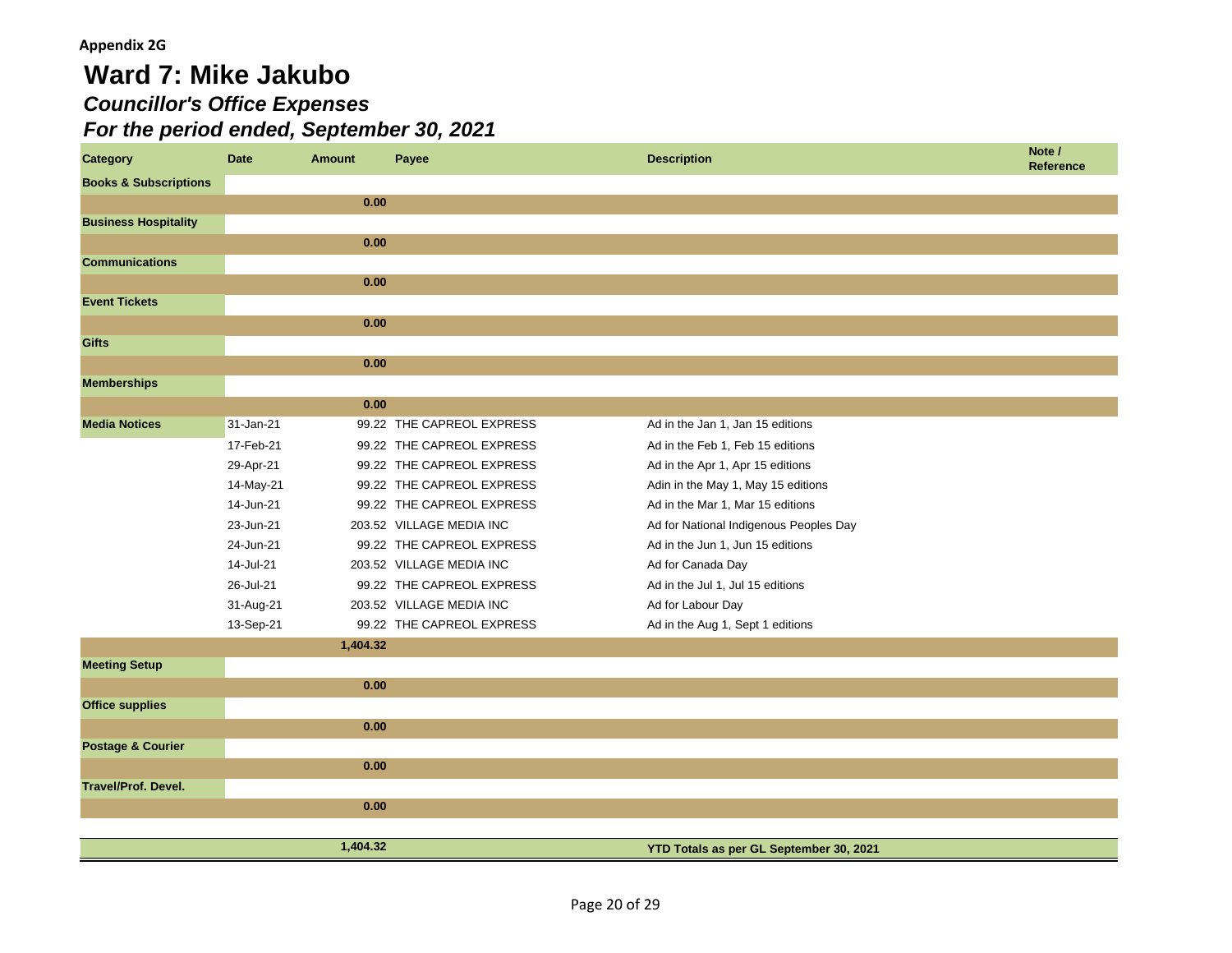# **Ward 8: Al Sizer** *Councillor's Office Expenses For the period ended, September 30, 2021*

| <b>Category</b>                  | <b>Date</b> | <b>Amount</b> | Payee                                        | <b>Description</b>                                         | Note /<br><b>Reference</b> |
|----------------------------------|-------------|---------------|----------------------------------------------|------------------------------------------------------------|----------------------------|
| <b>Books &amp; Subscriptions</b> |             |               |                                              |                                                            |                            |
|                                  |             | 0.00          |                                              |                                                            |                            |
| <b>Business Hospitality</b>      | 28-Jun-21   |               | 43.63 SIZER ALLAN                            | Meeting and hospitality expense                            |                            |
|                                  |             | 43.63         |                                              |                                                            |                            |
| <b>Communications</b>            | 13-Sep-21   |               | 203.52 VILLAGE MEDIA INC                     | Ad for Labour Day                                          |                            |
|                                  |             | 203.52        |                                              |                                                            |                            |
| <b>Event Tickets</b>             |             |               |                                              |                                                            |                            |
|                                  |             | 0.00          |                                              |                                                            |                            |
| <b>Gifts</b>                     |             |               |                                              |                                                            |                            |
|                                  |             | 0.00          |                                              |                                                            |                            |
| <b>Memberships</b>               |             |               |                                              |                                                            |                            |
|                                  |             | 0.00          |                                              |                                                            |                            |
| <b>Media Notices</b>             |             |               |                                              |                                                            |                            |
|                                  |             | 0.00          |                                              |                                                            |                            |
| <b>Meeting Setup</b>             |             |               |                                              |                                                            |                            |
|                                  |             | 0.00          |                                              |                                                            |                            |
| <b>Office supplies</b>           |             |               |                                              |                                                            |                            |
|                                  |             | 0.00          |                                              |                                                            |                            |
| <b>Postage &amp; Courier</b>     |             |               |                                              |                                                            |                            |
|                                  |             | 0.00          |                                              |                                                            |                            |
| <b>Travel/Prof. Devel.</b>       | 3-May-21    |               | 610.56 FEDERATION OF CANADIAN MUNICIPALITIES | Registration to FCM Annual virtual Conference May 31-Jun 4 |                            |
|                                  |             | 610.56        |                                              |                                                            |                            |
|                                  |             |               |                                              |                                                            |                            |
|                                  |             | 857.71        |                                              | YTD Totals as per GL September 30, 2021                    |                            |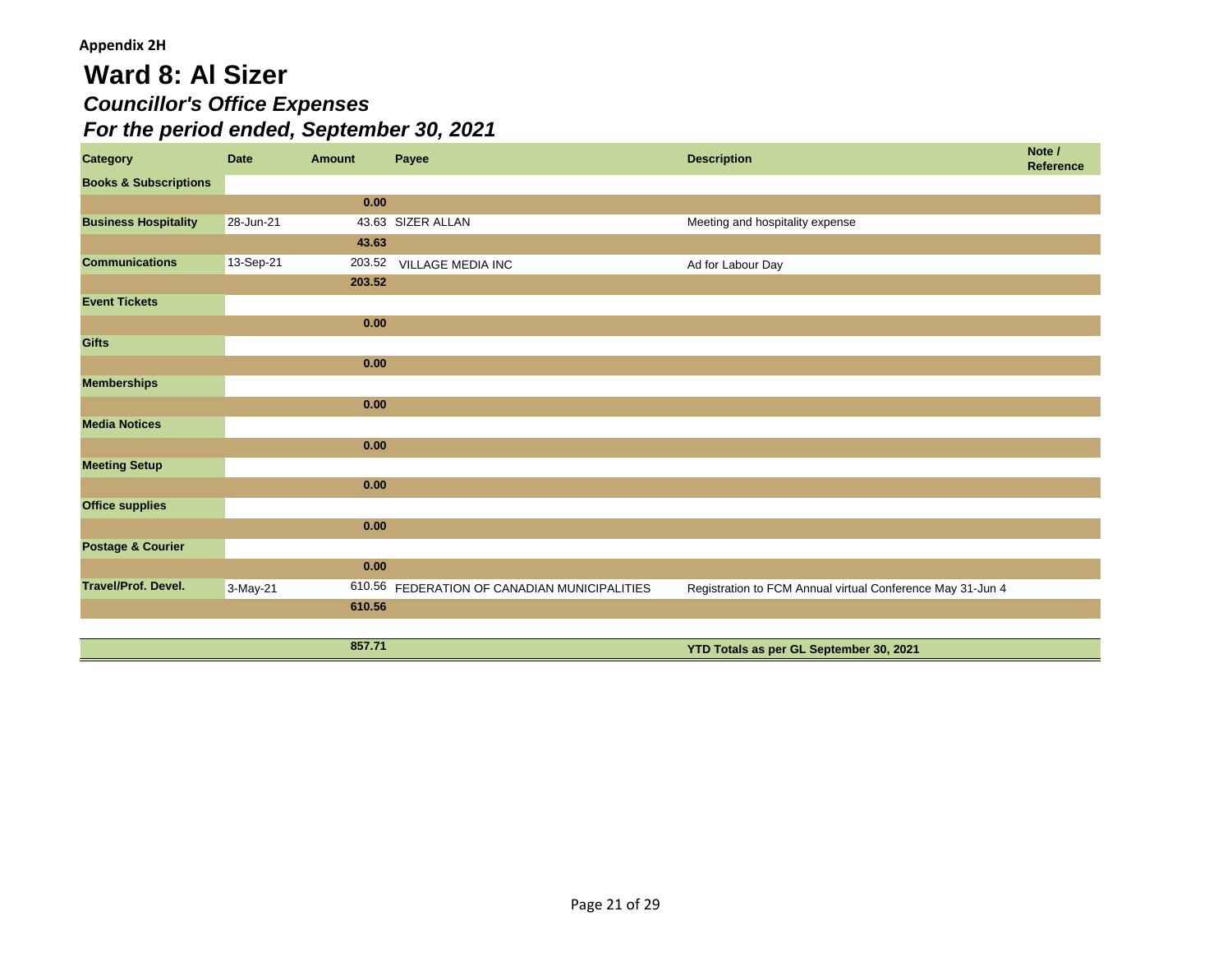# **Ward 9: Deb McIntosh** *Councillor's Office Expenses For the period ended, September 30, 2021*

| <b>Category</b>                  | <b>Date</b> | <b>Amount</b> | Payee                            | <b>Description</b>                      | Note /<br>Reference |
|----------------------------------|-------------|---------------|----------------------------------|-----------------------------------------|---------------------|
| <b>Books &amp; Subscriptions</b> | 15-Jan-21   |               | 45.69 MCINTOSH DEB               | Reference Book                          |                     |
|                                  |             | 45.69         |                                  |                                         |                     |
| <b>Business Hospitality</b>      |             |               |                                  |                                         |                     |
|                                  |             | 0.00          |                                  |                                         |                     |
| <b>Communications</b>            | 27-May-21   |               | 851.73 LAURENTIAN UNIVERSITY     | Printing of Ward 9 newsletter           |                     |
|                                  | 23-Jun-21   |               | 1,098.22 CANADA POST CORPORATION | Mail out of Ward 9 newsletter           |                     |
|                                  |             | 1,949.95      |                                  |                                         |                     |
| <b>Event Tickets</b>             |             |               |                                  |                                         |                     |
|                                  |             | 0.00          |                                  |                                         |                     |
| <b>Gifts</b>                     |             |               |                                  |                                         |                     |
|                                  |             | 0.00          |                                  |                                         |                     |
| <b>Memberships</b>               |             |               |                                  |                                         |                     |
|                                  |             | 0.00          |                                  |                                         |                     |
| <b>Media Notices</b>             |             |               |                                  |                                         |                     |
|                                  |             | 0.00          |                                  |                                         |                     |
| <b>Meeting Setup</b>             |             |               |                                  |                                         |                     |
|                                  |             | 0.00          |                                  |                                         |                     |
| <b>Office supplies</b>           |             |               |                                  |                                         |                     |
|                                  |             | 0.00          |                                  |                                         |                     |
| <b>Postage &amp; Courier</b>     |             |               |                                  |                                         |                     |
|                                  |             | 0.00          |                                  |                                         |                     |
| <b>Travel/Prof. Devel.</b>       |             |               |                                  |                                         |                     |
|                                  |             | 0.00          |                                  |                                         |                     |
|                                  |             |               |                                  |                                         |                     |
|                                  |             | 1,995.64      |                                  | YTD Totals as per GL September 30, 2021 |                     |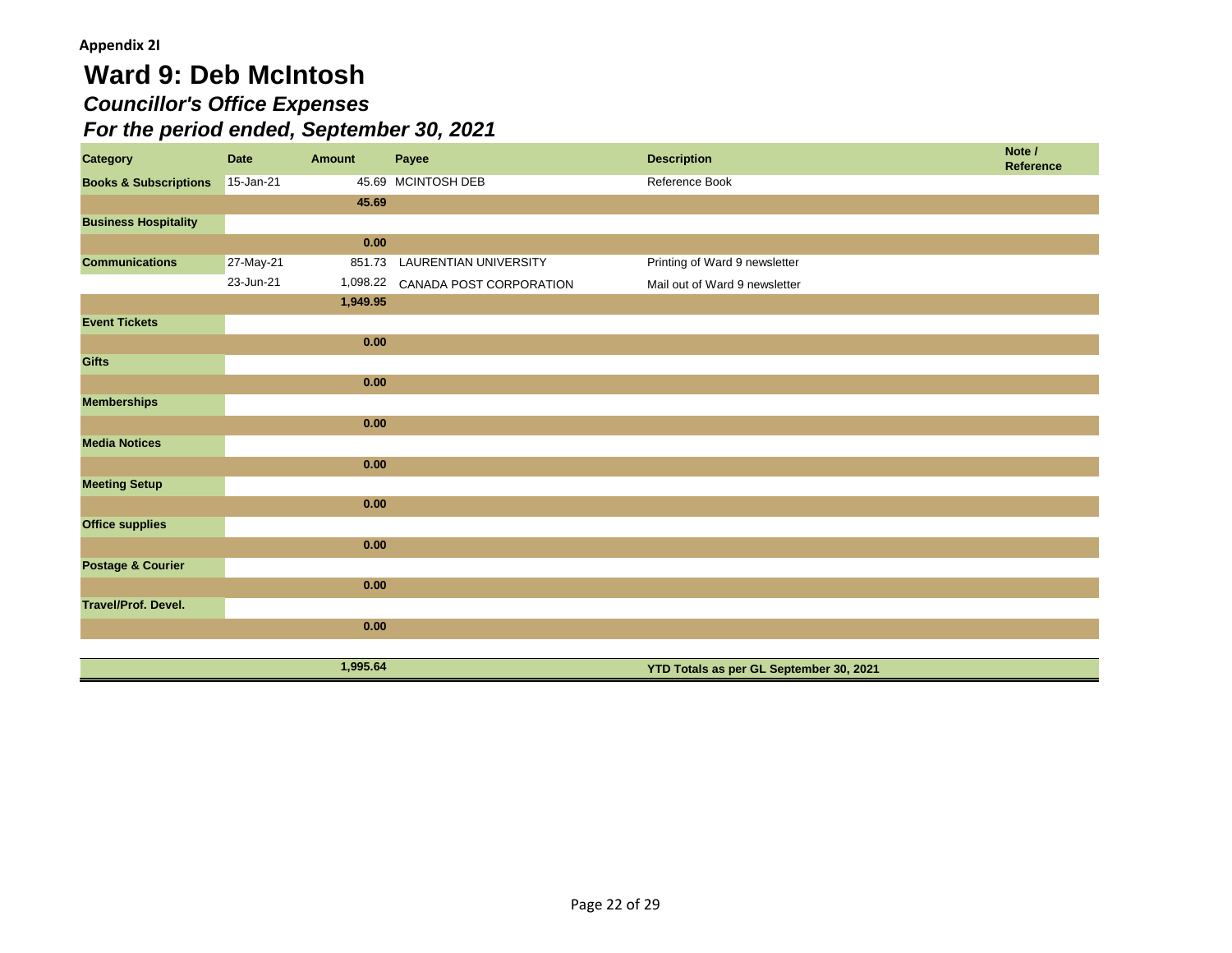# **Ward 10: Fern Cormier**

## *Councillor's Office Expenses*

| <b>Category</b>                  | <b>Date</b> | <b>Amount</b> | Payee                       | <b>Description</b>                          | Note / Reference |
|----------------------------------|-------------|---------------|-----------------------------|---------------------------------------------|------------------|
| <b>Books &amp; Subscriptions</b> |             |               |                             |                                             |                  |
|                                  |             | 0.00          |                             |                                             |                  |
| <b>Business Hospitality</b>      |             |               |                             |                                             |                  |
|                                  |             | 0.00          |                             |                                             |                  |
| <b>Communications</b>            |             |               |                             |                                             |                  |
|                                  |             | 0.00          |                             |                                             |                  |
| <b>Event Tickets</b>             |             |               |                             |                                             |                  |
|                                  |             | 0.00          |                             |                                             |                  |
| <b>Gifts</b>                     |             |               |                             |                                             |                  |
|                                  |             | 0.00          |                             |                                             |                  |
| <b>Memberships</b>               |             |               |                             |                                             |                  |
|                                  |             | 0.00          |                             |                                             |                  |
| <b>Media Notices</b>             | 28-Feb-21   |               | 347.61 PUBLICATION VOYAGEUR | Ad for semaine nationale de la francophonie |                  |
|                                  |             | 347.61        |                             |                                             |                  |
| <b>Meeting Setup</b>             |             |               |                             |                                             |                  |
|                                  |             | 0.00          |                             |                                             |                  |
| <b>Office supplies</b>           | 31-Aug-21   |               | 317.74 CORMIER FERN         | Office supplies                             |                  |
|                                  |             | 317.74        |                             |                                             |                  |
| <b>Postage &amp; Courier</b>     |             |               |                             |                                             |                  |
|                                  |             | 0.00          |                             |                                             |                  |
| <b>Travel/Prof. Devel.</b>       |             |               |                             |                                             |                  |
|                                  |             | 0.00          |                             |                                             |                  |
|                                  |             |               |                             |                                             |                  |
|                                  |             | 665.35        |                             | YTD Totals as per GL September 30, 2021     |                  |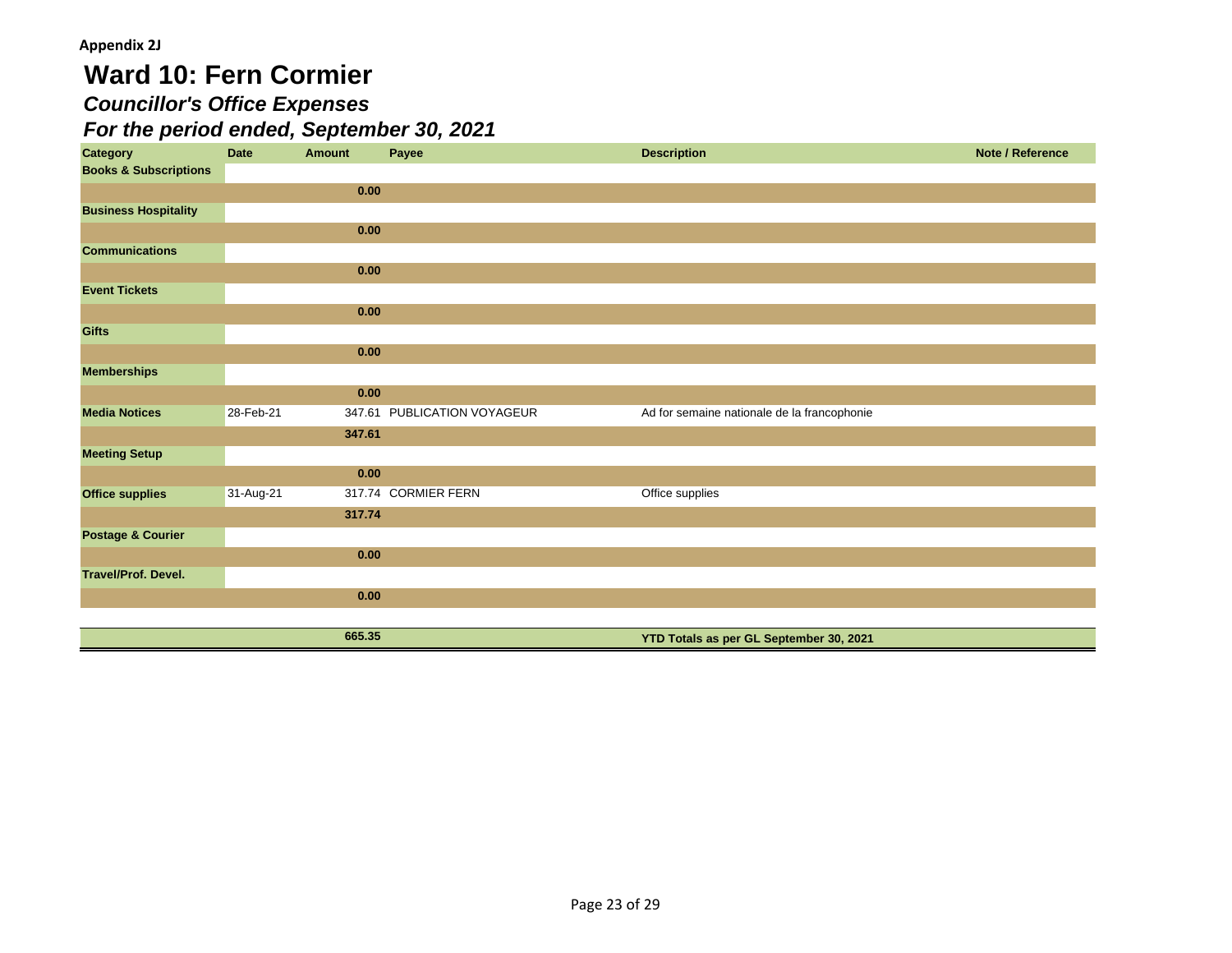# **Ward 11: Bill Leduc** *Councillor's Office Expenses For the period ended, September 30, 2021*

| <b>Category</b>                  | <b>Date</b> | <b>Amount</b> | Payee                                                     | <b>Description</b>                                            | Note /<br>Reference |
|----------------------------------|-------------|---------------|-----------------------------------------------------------|---------------------------------------------------------------|---------------------|
| <b>Books &amp; Subscriptions</b> |             |               |                                                           |                                                               |                     |
|                                  |             | 0.00          |                                                           |                                                               |                     |
| <b>Business Hospitality</b>      |             |               |                                                           |                                                               |                     |
|                                  |             | 0.00          |                                                           |                                                               |                     |
| <b>Communications</b>            |             |               |                                                           |                                                               |                     |
|                                  |             | 0.00          |                                                           |                                                               |                     |
| <b>Event Tickets</b>             |             |               |                                                           |                                                               |                     |
|                                  |             | 0.00          |                                                           |                                                               |                     |
| <b>Gifts</b>                     |             |               |                                                           |                                                               |                     |
|                                  |             | 0.00          |                                                           |                                                               |                     |
| <b>Memberships</b>               |             |               |                                                           |                                                               |                     |
|                                  |             | 0.00          |                                                           |                                                               |                     |
| <b>Media Notices</b>             |             |               |                                                           |                                                               |                     |
|                                  |             | 0.00          |                                                           |                                                               |                     |
| <b>Meeting Setup</b>             |             |               |                                                           |                                                               |                     |
|                                  |             | 0.00          |                                                           |                                                               |                     |
| <b>Office supplies</b>           | 2-Feb-21    |               | 317.56 CORPORATE EXPRESS                                  | Office supplies                                               |                     |
|                                  |             | 317.56        |                                                           |                                                               |                     |
| <b>Postage &amp; Courier</b>     |             |               |                                                           |                                                               |                     |
|                                  |             | 0.00          |                                                           |                                                               |                     |
| <b>Travel/Prof. Devel.</b>       | 23-Sep-21   |               | 305.28 ASSOCIATION OF MUNICIPALITIES OF<br><b>ONTARIO</b> | Registration to Indigenous Awareness Virtual Training, Nov 18 |                     |
|                                  |             | 305.28        |                                                           |                                                               |                     |
|                                  |             |               |                                                           |                                                               |                     |
|                                  |             | 622.84        |                                                           | YTD Totals as per GL September 30, 2021                       |                     |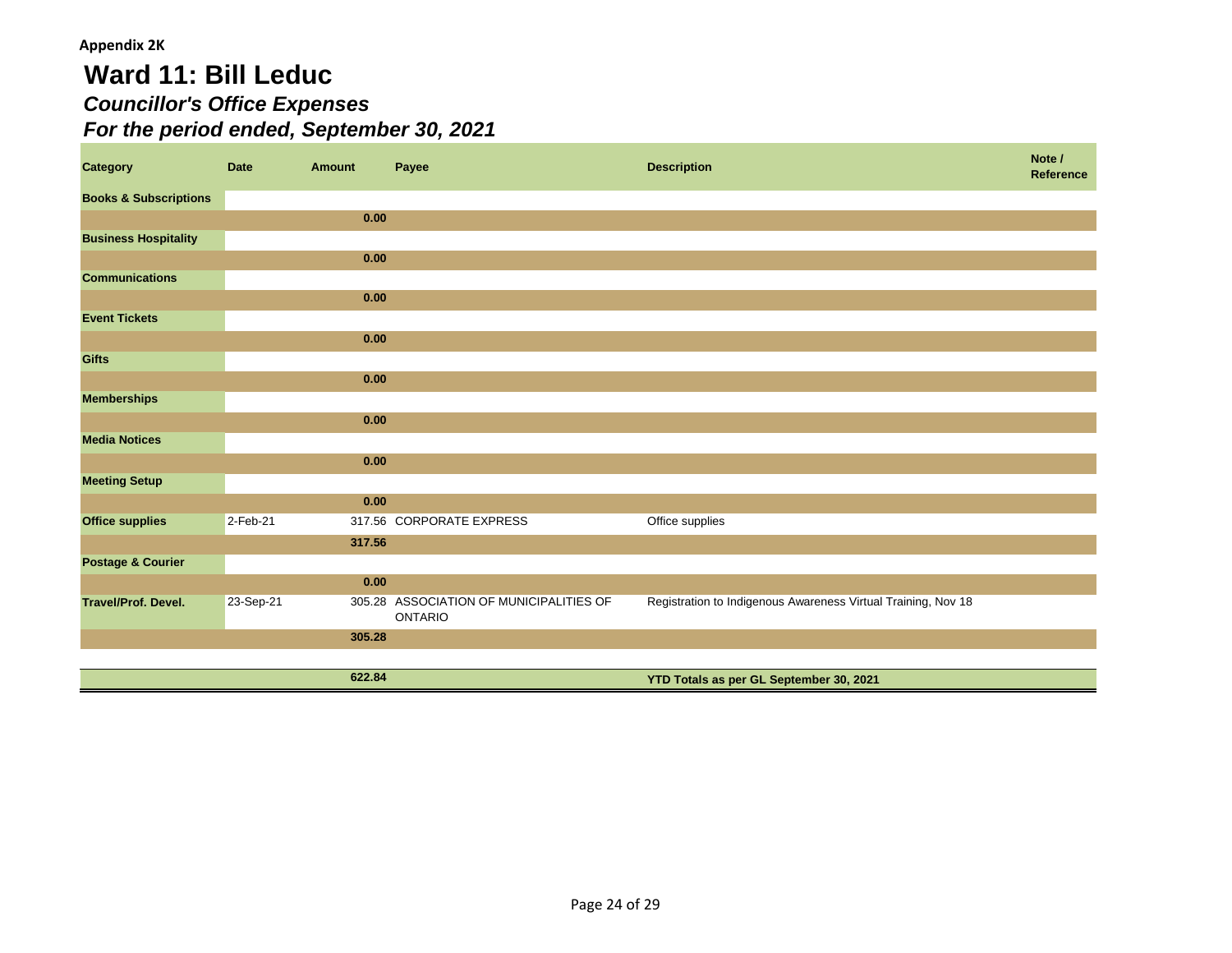# **Ward 12: Joscelyne Landry-Altmann** *Councillor's Office Expenses*

| Category                         | <b>Date</b> | <b>Amount</b> | Payee                                                     | <b>Description</b>                                            | Note /<br>Reference |
|----------------------------------|-------------|---------------|-----------------------------------------------------------|---------------------------------------------------------------|---------------------|
| <b>Books &amp; Subscriptions</b> |             |               |                                                           |                                                               |                     |
|                                  |             | 0.00          |                                                           |                                                               |                     |
| <b>Business Hospitality</b>      |             |               |                                                           |                                                               |                     |
|                                  |             | 0.00          |                                                           |                                                               |                     |
| <b>Communications</b>            | 16-Jun-21   | 709.27        | <b>ORION PRINTING</b>                                     | Printing of Ward 12 flyers                                    |                     |
|                                  | 8-Jul-21    | 1,298.13      | CANADA POST CORPORATION                                   | Mail out of Ward 12 flyers                                    |                     |
|                                  |             | 2,007.40      |                                                           |                                                               |                     |
| <b>Event Tickets</b>             |             |               |                                                           |                                                               |                     |
|                                  |             | 0.00          |                                                           |                                                               |                     |
| <b>Gifts</b>                     |             |               |                                                           |                                                               |                     |
|                                  |             | 0.00          |                                                           |                                                               |                     |
| <b>Memberships</b>               |             |               |                                                           |                                                               |                     |
|                                  |             | 0.00          |                                                           |                                                               |                     |
| <b>Media Notices</b>             | 10-Mar-21   |               | 175.64 PUBLICATION VOYAGEUR                               | Ad for La Voyageuse - journee internationale de la femme      |                     |
|                                  |             | 175.64        |                                                           |                                                               |                     |
| <b>Meeting Setup</b>             |             |               |                                                           |                                                               |                     |
|                                  |             | 0.00          |                                                           |                                                               |                     |
| <b>Office supplies</b>           | 15-Jun-21   |               | 123.02 LANDRY-ALTMANN JOSCELYNE                           | Shredding service and storage boxes                           |                     |
|                                  | 28-Jun-21   |               | 51.27 LANDRY-ALTMANN JOSCELYNE                            | Shredding service                                             |                     |
|                                  |             | 174.29        |                                                           |                                                               |                     |
| <b>Postage &amp; Courier</b>     |             |               |                                                           |                                                               |                     |
|                                  |             | 0.00          |                                                           |                                                               |                     |
| <b>Travel/Prof. Devel.</b>       | 23-Sep-21   |               | 305.28 ASSOCIATION OF MUNICIPALITIES OF<br><b>ONTARIO</b> | Registration to Indigenous Awareness Virtual Training, Nov 18 |                     |
|                                  |             | 305.28        |                                                           |                                                               |                     |
|                                  |             |               |                                                           |                                                               |                     |
|                                  |             | 2,662.61      |                                                           | YTD Totals as per GL September 30, 2021                       |                     |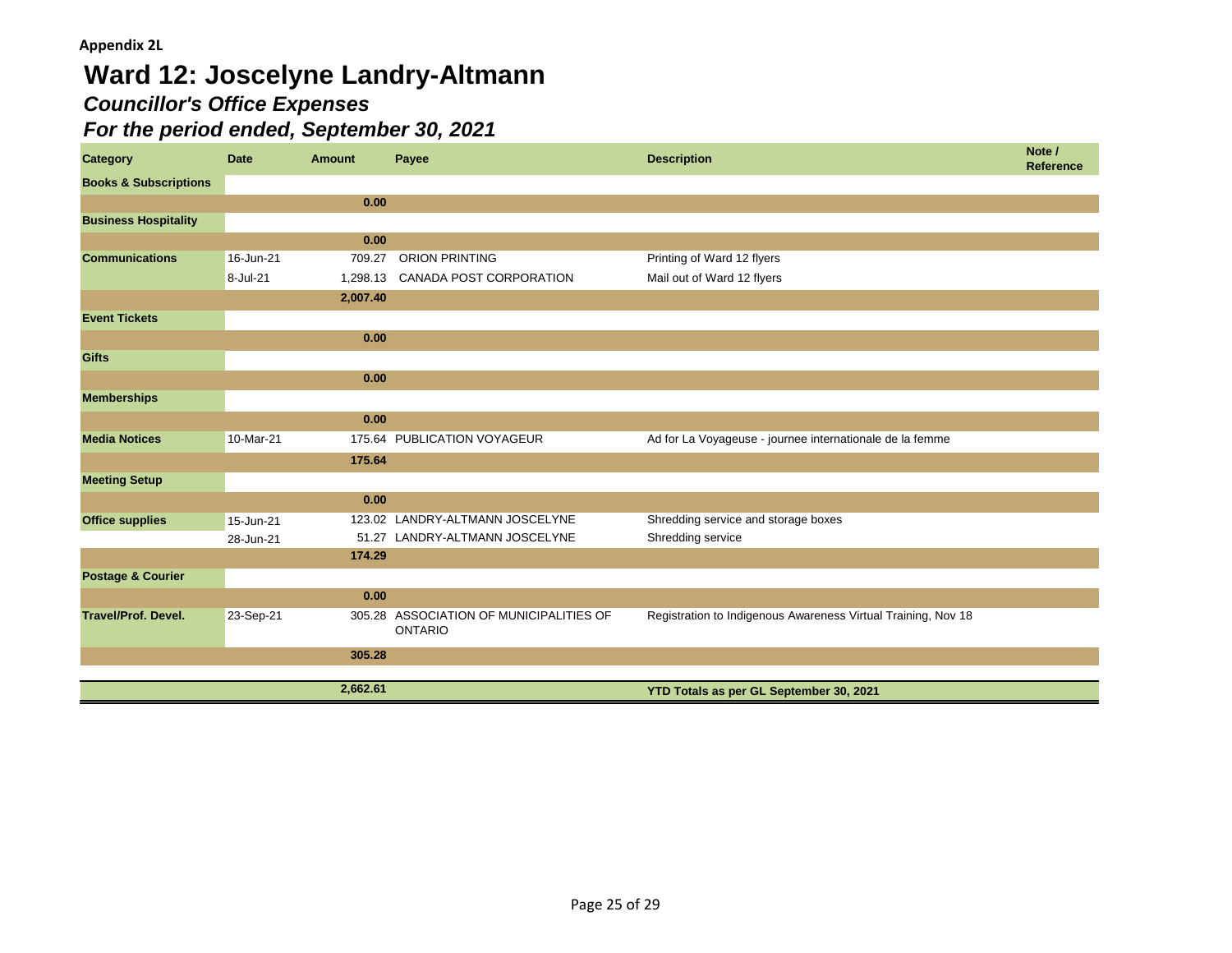# **Council Expenses** *Office Expenses For the period ended, September 30, 2021*

| <b>Date</b> | Amount | <b>Pavee</b>             | <b>Description</b>                      | Note<br>Reference |
|-------------|--------|--------------------------|-----------------------------------------|-------------------|
| 3-May-21    |        | 109.12 CORPORATE EXPRESS | Office supplies                         |                   |
|             | 109.12 |                          | YTD Totals as per GL September 30, 2021 |                   |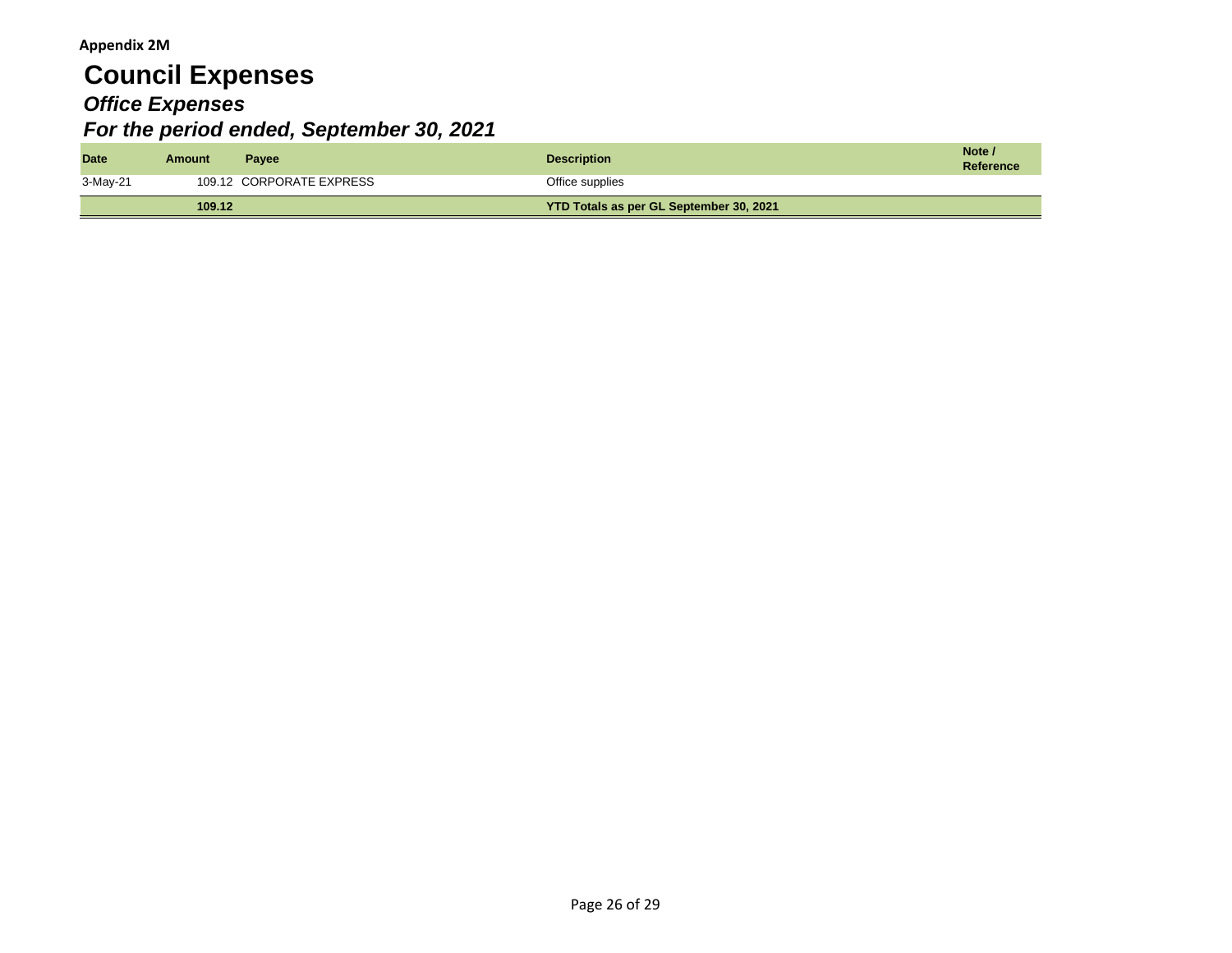#### **Appendix 2N**

# **Council Expenses** *Cellular Services For the period ended, September 30, 2021*

| <b>Date</b> | Amount   | Payee                                | <b>Description</b>                      | Note /<br><b>Reference</b> |
|-------------|----------|--------------------------------------|-----------------------------------------|----------------------------|
| 18-Jan-21   | 263.79   | <b>BELL MOBILITY</b>                 | Jan Stmt - cellular bill                |                            |
| 28-Feb-21   | 293.00   | <b>BELL MOBILITY</b>                 | Feb Stmt - cellular bill                |                            |
| 31-Mar-21   | 329.54   | <b>BELL MOBILITY</b>                 | Mar Stmt - cellular bill                |                            |
| 29-Apr-21   |          | 288.02 BELL MOBILITY                 | Apr Stmt - cellular bill                |                            |
| 30-May-21   | 258.25   | <b>BELL MOBILITY</b>                 | May Stmt - cellular bill                |                            |
| 15-Jun-21   |          | 6.63 LANDRY-ALTMANN JOSCELYNE        | Iclolud storage                         |                            |
| 28-Jun-21   |          | 1.32 LANDRY-ALTMANN JOSCELYNE        | Iclolud storage                         |                            |
| 8-Jul-21    | 334.79   | CANADIAN WIRELESS COMMUNICATIONS INC | Iphone G. McCausland                    |                            |
| 19-Jul-21   | 336.57   | CANADIAN WIRELESS COMMUNICATIONS INC | Iphone J. Landry-Altmann                |                            |
| 4-Jul-21    |          | 303.32 BELL MOBILITY                 | June Stmt - cellular bill               |                            |
| 19-Jul-21   | 357.15   | <b>BELL MOBILITY</b>                 | July Stmt - cellular bill               |                            |
| 19-Aug-21   | 40.66    | CANADIAN WIRELESS COMMUNICATIONS INC | Iphone case J. Landry-Altmann           |                            |
| 18-Aug-21   | 406.91   | <b>BELL MOBILITY</b>                 | Aug Stmt - cellular bill                |                            |
| 20-Sep-21   |          | 412.10 BELL MOBILITY                 | Sept Stmt - cellular bill               |                            |
|             | 3,632.05 |                                      | YTD Totals as per GL September 30, 2021 |                            |

3,500.68 Councillors 131.37 Staff

3,632.05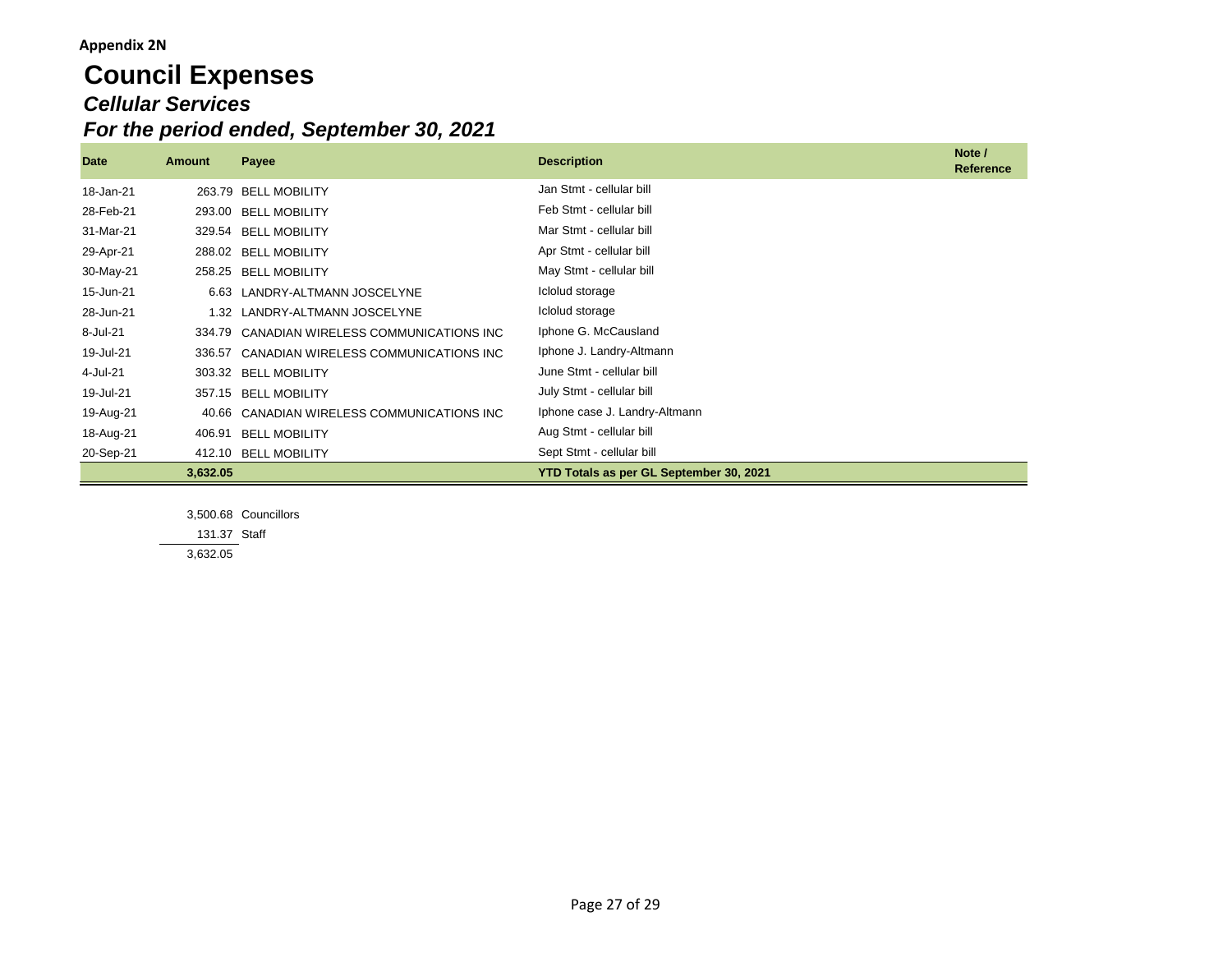# **Council Memberships and Travel** *Association Dues For the period ended, September 30, 2021*

| <b>Date</b> | Amount    | Payee                                                  | <b>Description</b>                                                | Note /<br><b>Reference</b> |
|-------------|-----------|--------------------------------------------------------|-------------------------------------------------------------------|----------------------------|
| 1-Jan-21    |           | 8.209.93 FEDERATION OF CANADIAN MUNICIPALITIES         | Membership fees Jan 1/21 to Mar 31/21 from prepaid expense        |                            |
| 2-Jan-21    |           | 37,746.62 FEDERATION OF CANADIAN MUNICIPALITIES        | Membership fees Apr 1/21 to Mar 31/22                             |                            |
| 13-Jan-21   |           | (9,436.61) FEDERATION OF CANADIAN MUNICIPALITIES       | Transfer membership fees Jan 1/22 to Mar 31/22 to prepaid expense |                            |
| 2-Jan-21    |           | 9,564.22 ASSOCIATION FRANCAISE DES MUNICIPALITES       | Membership fees Jan 1/21 to Dec 31/21                             |                            |
| 14-Jan-21   |           | 18.373.40 ASSOCIATION OF MUNICIPALITIES OF ONTARIO     | Membership fees Jan 1/21 to Dec 31/21                             |                            |
| 12-Apr-21   |           | 3.150.00 FEDERATION OF NORTHERN ONTARIO MUNICIPALITIES | Membership fees Apr 1/21 to Mar 31/22                             |                            |
| 21-Jun-21   |           | 3,077.54 ONTARIO GOOD ROADS ASSOCIATION                | Membership fees Jan 1/21 to Dec 31/21                             |                            |
|             | 70.685.10 |                                                        | YTD Totals as per GL September 30, 2021                           |                            |